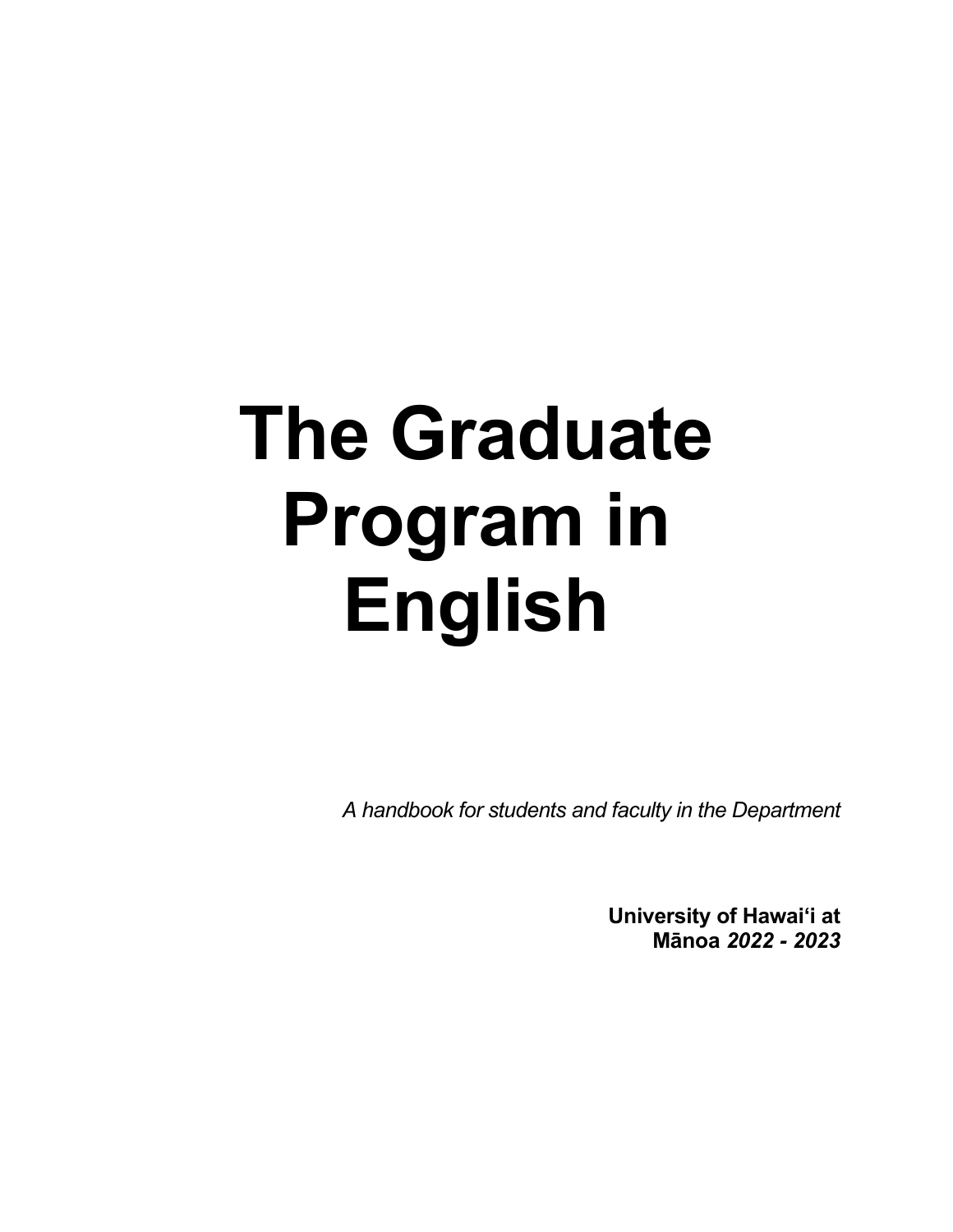# **Contents**

| <b>Introduction</b>                                                      | 3                   |
|--------------------------------------------------------------------------|---------------------|
| <b>Admission</b>                                                         | 5                   |
| The M.A. Program<br><b>Literary Studies in English</b>                   | 6<br>6              |
| <b>Composition and Rhetoric</b><br><b>Creative Writing</b>               | $\overline{7}$<br>8 |
| <b>Cultural Studies in Asia/Pacific</b><br><b>Program Requirements</b>   | 9<br>10             |
| The Ph.D. Program<br><b>Program Requirements</b><br>The Area Examination | 19<br>20<br>21      |
| <b>The Dissertation</b>                                                  | 26                  |
| <b>Financial Aid</b>                                                     | 31                  |
| <b>Graduate Faculty</b>                                                  | 33                  |
| <b>Emeriti</b>                                                           | 35                  |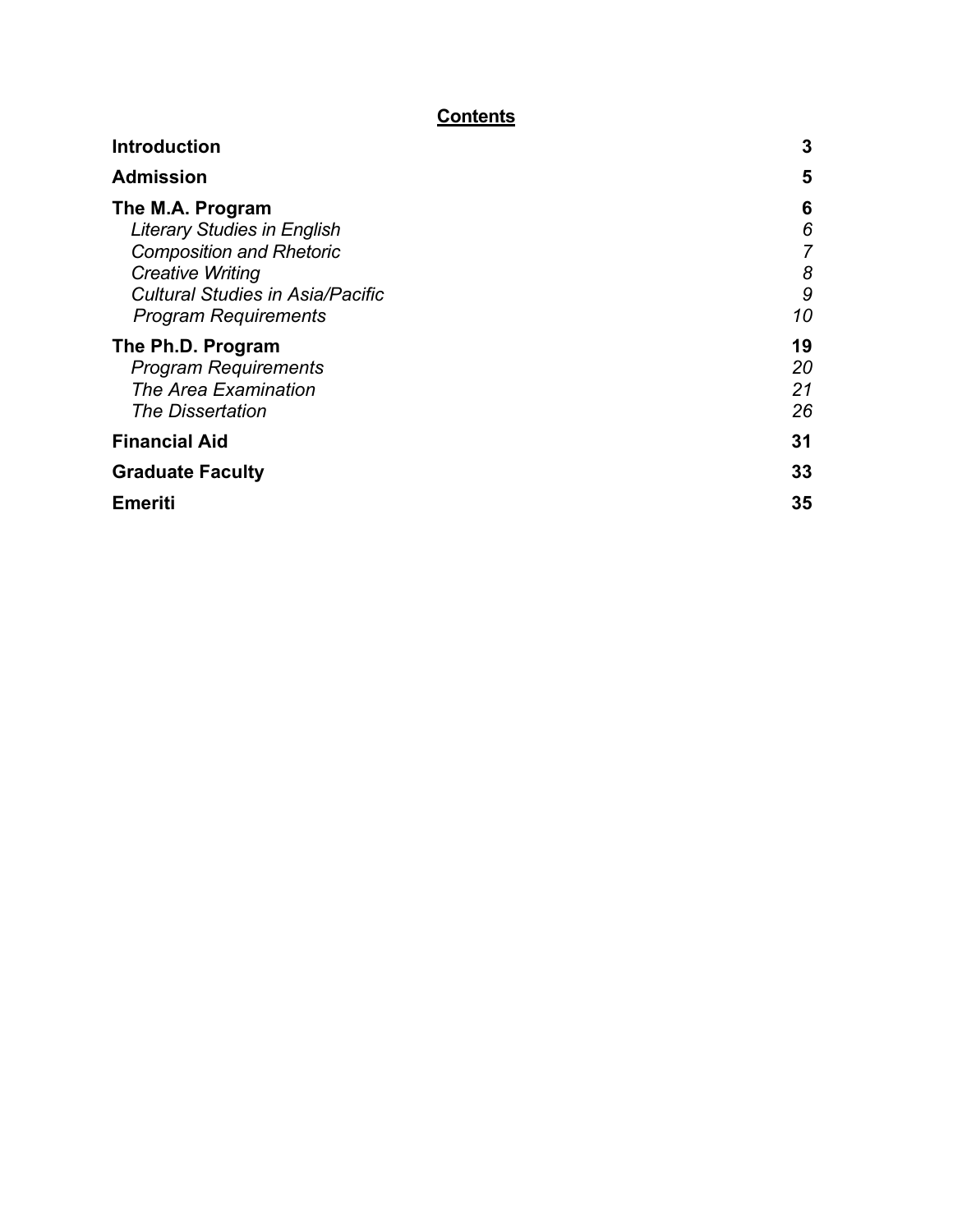## **Introduction**

The English Department at the University of Hawai'i offers both the M.A. and Ph.D. degrees. We currently have 87 graduate students -- 27 in the Master's program and 60 in the Ph.D. program. While most have roots in or connections to Hawai'i, others come from throughout the Pacific region and from many parts of the mainland United States, and we also have had students from Canada, Latin America, Europe, Africa, and Asia. Students are drawn to the Department by the strength of our faculty, by the diversity of our graduate program, and by the opportunity, with all the challenges that it implies, to study literature and writing in a multicultural setting.

Master's and Ph.D. students take many of their classes together, but the two programs have different purposes. The M.A. program is designed to give students a broad overview of the changing field of contemporary English studies while also allowing them to work within an area of concentration of their own choice. Students take courses both within and outside their concentration, including one course with substantial Hawai'i/Asia/Pacific content. They are encouraged to explore the ways in which methodologies and assumptions are evolving in their own area of interest and how each part of English studies is being affected by developments taking place throughout the discipline. For students who choose to concentrate in Literary Studies in English, Composition and Rhetoric, and Cultural Studies in Asia/Pacific, the culmination of their studies is provided by their Master's project, in which they are encouraged to apply the theoretical and methodological perspectives of more than a single course to the study of a particular group of texts or other forms of cultural production or to a particular theoretical problem. Students in Creative Writing complete their M.A. with a creative thesis, which they are then asked to place, in their oral thesis defense, within the context of other works in the same genre.

The Ph.D. program is intended for highly motivated students who have a clear sense of their own direction and who are likely to make a significant contribution to the field. The program is envisioned as a mix of course work with independent study and research. Students are required to take a small number of courses, both within the department and outside of it, and at least one of the nine courses must have substantial Hawai'i/Asia/Pacific content. But the focus of their study within the scope of our program is determined by the students themselves in consultation with their advisors, and their preparation for their Area examinations may take place largely outside of class. The culmination of the Ph.D. program is the dissertation, an original work of research or writing that demonstrates the student's readiness to assume his or her place within the profession. As in the M.A. program, Creative Writing students produce a creative work as their dissertation, while meeting all of the other requirements for a degree in English.

This guide describes our graduate program in greater detail. It is intended both to introduce the program to students who are interested in applying for admission and to serve as a guide to the requirements and policies for students who are enrolled. Questions should be addressed to the Graduate Director and/or the Assistant Director.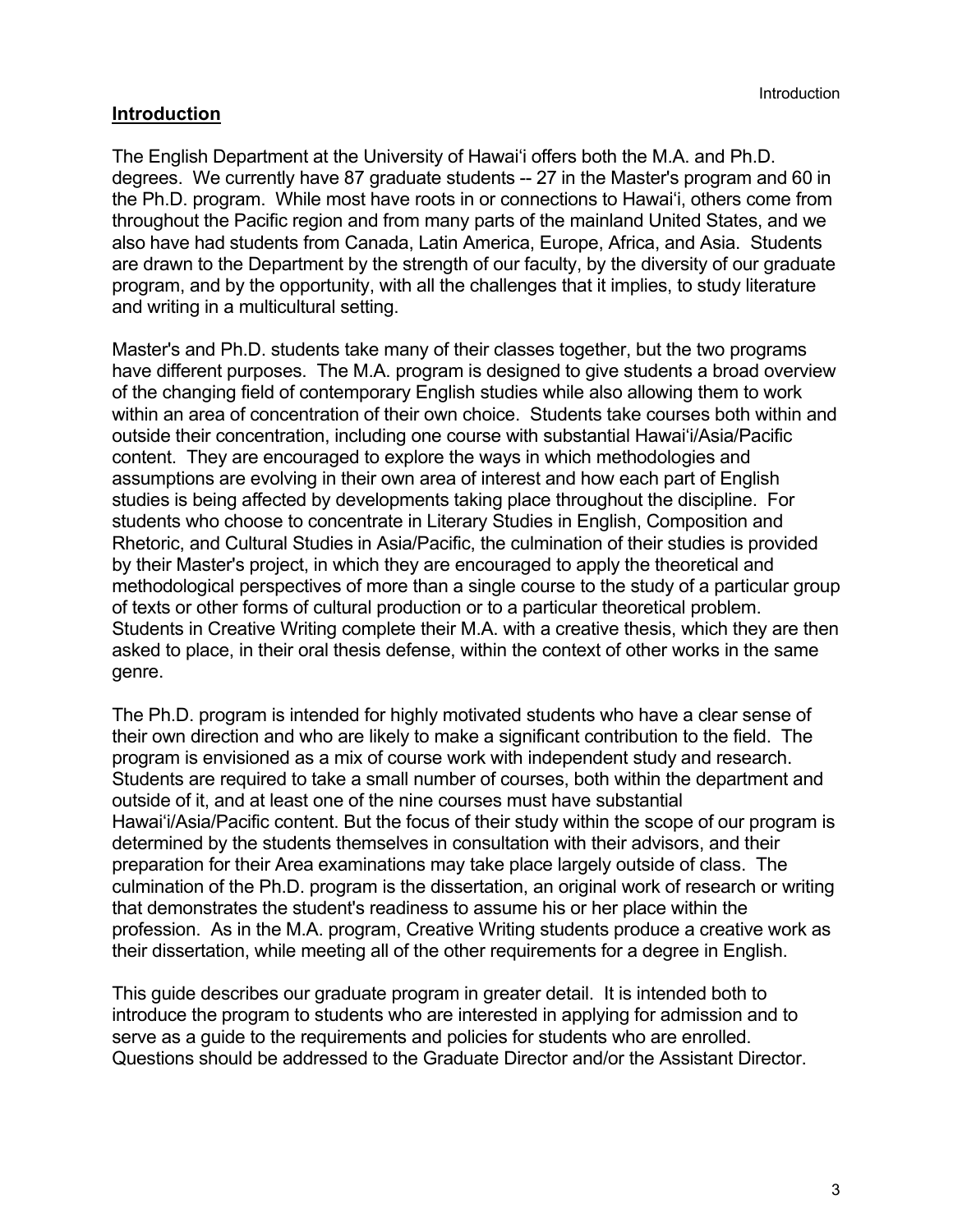#### **Resources and Contact Information**

*General University Information* http://manoa.hawaii.edu/ http://www.hawaii.edu/catalog

*Graduate Divison – graduate student policies and forms* http://manoa.hawaii.edu/graduate/

*English Department website – course descriptions, faculty profiles, and more* http://www.english.hawaii.edu

*English Graduate Program Office* University of Hawai'i at Mānoa Kuykendall Hall 416 1733 Donaghho Road Honolulu, HI 96822 Fax: (808) 956-3083

Professor Derrick Higginbotham, Graduate Director enggradd@hawaii.edu (808) 956-7970 Kuykendall 416

Valerie Jun, Associate Director for Graduate and Undergraduate Programs vjun@hawaii.edu

(808) 956-9137 Kuykendall 417

Natsuko Harkins, Academic Support enghi@hawaii.edu

(808) 956-3085 Kuykendall 402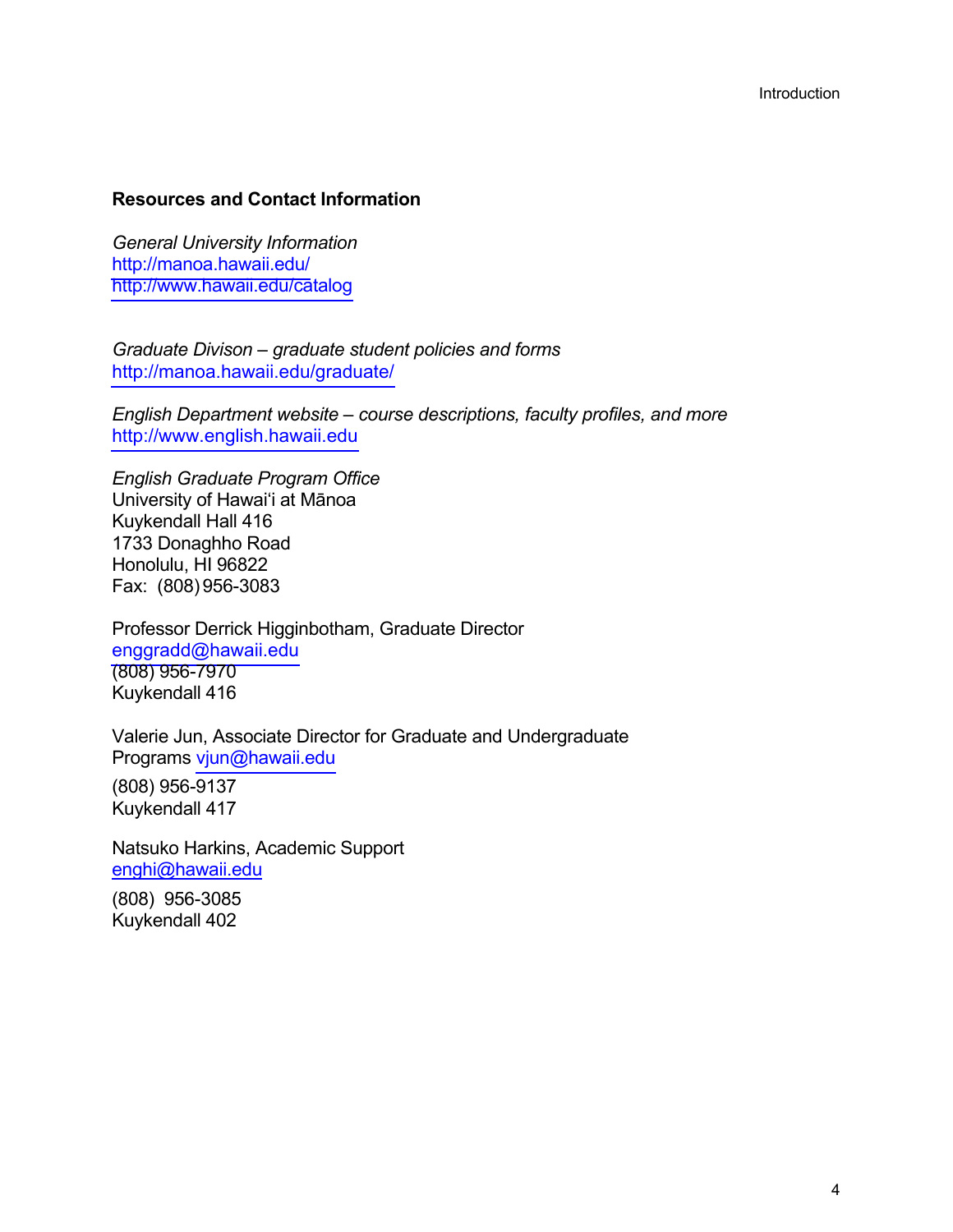# **Admission**

#### **MA and PhD Admission**

See the English Department website (www.english.hawaii.edu) for detailed instructions on how to apply to the MA and PhD programs.

#### **Unclassified Students**

Students who have received their bachelor's degrees but who have not been admitted to the graduate program may apply for admission as a post-baccalaureate unclassified student with the Office of Graduate Education. Once admitted, PBU students may take graduate courses in English (except for 605 and 625) with the permission of both the instructor and the Graduate Director. Unclassified students who are interested in applying for admission to the program at some future date should meet with the Graduate Director in English for advising and for a discussion of which courses will apply to their degree. Upon admission to the program, unclassified graduate students have to petition for such courses to be transferred toward their degree.

## **Graduate Students in Other Departments**

Classified graduate students in other departments of the University are welcome to enroll in graduate courses in English with the permission of the instructor.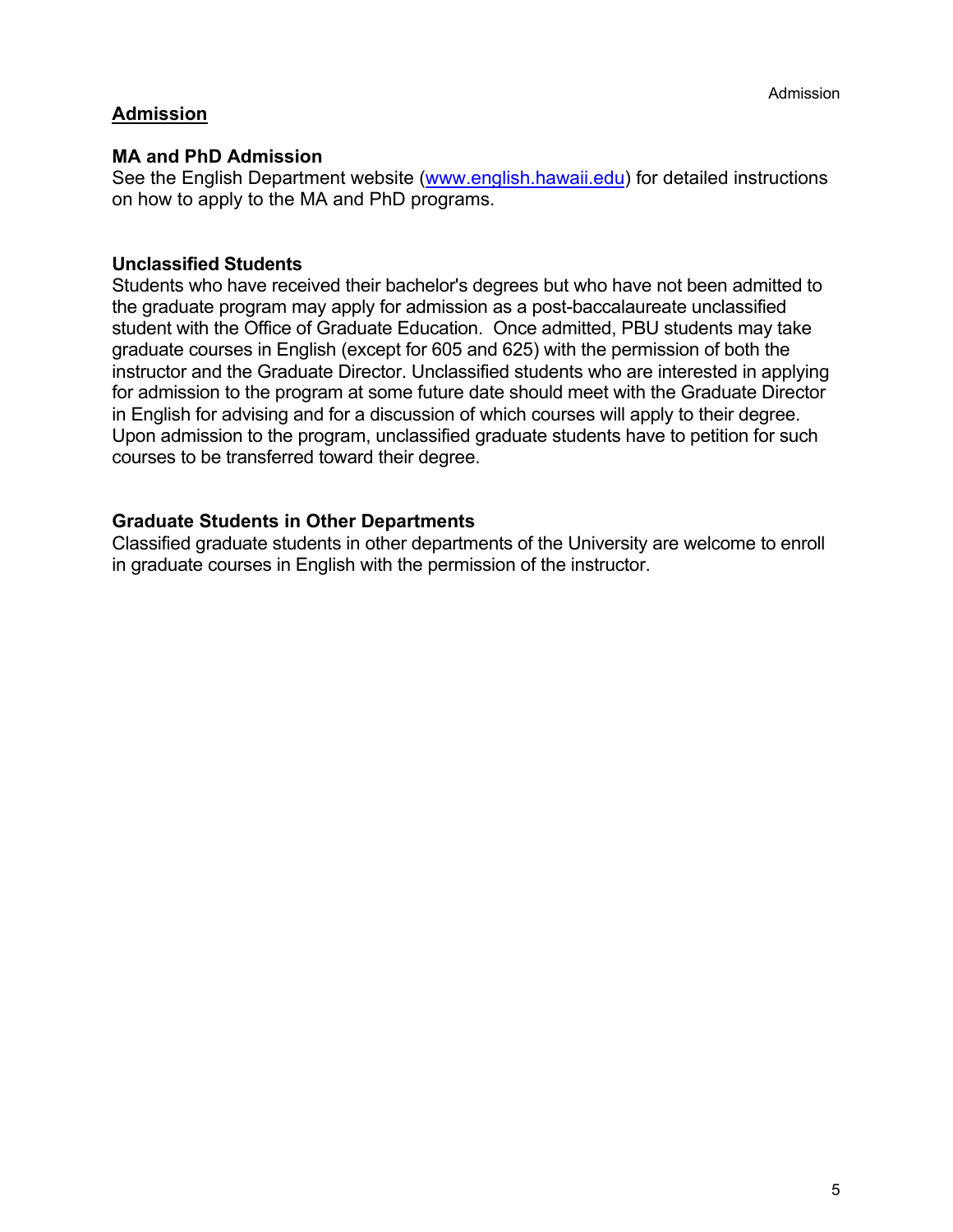## **The M.A. Program**

Students have the opportunity to specialize in one of four areas of concentration while also doing substantial course work in one or more other areas. This program of study is designed to provide a broad overview of the changing field of English studies and of the place that each student's area of interest occupies within that field. The four concentrations from which the students may choose are:

- Literary Studies in English
- Composition and Rhetoric
- Creative Writing
- Cultural Studies in Asia/Pacific

Together, these four concentrations provide a rough map of the terrain of contemporary English studies, and we therefore begin the description of our M.A. program with a brief account of their different aims and methods.

## **Literary Studies in English**

Literary Studies in English includes all of the department's graduate courses in periods, genres, and authors in British and American literature, our offerings in literature in English from other areas of the world, and our courses in criticism and theory. This wide range reflects the broadening of the discipline that has taken place in the last twenty years and the diversity of interests and scholarly commitments of both our faculty and our students.

Because of the way in which the study of literature has evolved, it is easier to describe some of its principal foci than it is to identify its boundaries. One central concern is with the reading and interpreting of texts. We usually think of literature as a verbal medium, though it overlaps with such forms as dance and film, and as primarily written, though it includes oral literature as well. Since its object is verbal, the study of literature includes a concern with language, both formally and historically, and with the relationship between language and human social relationships and institutions. The notion of a literary text presumes an aesthetic, a tradition of form, and particular skills of reading, all of which are culturally based, and which are themselves the proper objects of our examination. Literary texts also shape and are shaped by the contexts in which they arise, and can thus be examined with relation to religion and philosophy, the sciences, the plastic, visual, and musical arts, and political issues, social structures, gender roles, and other ideological formations.

Each of these ways of viewing literature poses its own challenges, and no single reading strategy will be equally appropriate for all of the texts that claim our attention as "literary." The courses that we offer engage with fundamental issues of literary study while acknowledging the diversity of literary texts. The author, period, and genre courses that make up the most traditional part of our discipline remain the site for some of its most exciting developments. Without neglecting the foundation provided by earlier critics and scholars, we also address the ways in which recent theoretical insights have changed how we read both well-studied and less familiar texts; we offer a variety of courses that address formal, political, linguistic and historical issues of particular relevance to our location in Hawai'i and the Pacific; and take up more general debates in Asian American and postcolonial studies. Our courses in film, performance, and oral literature consider the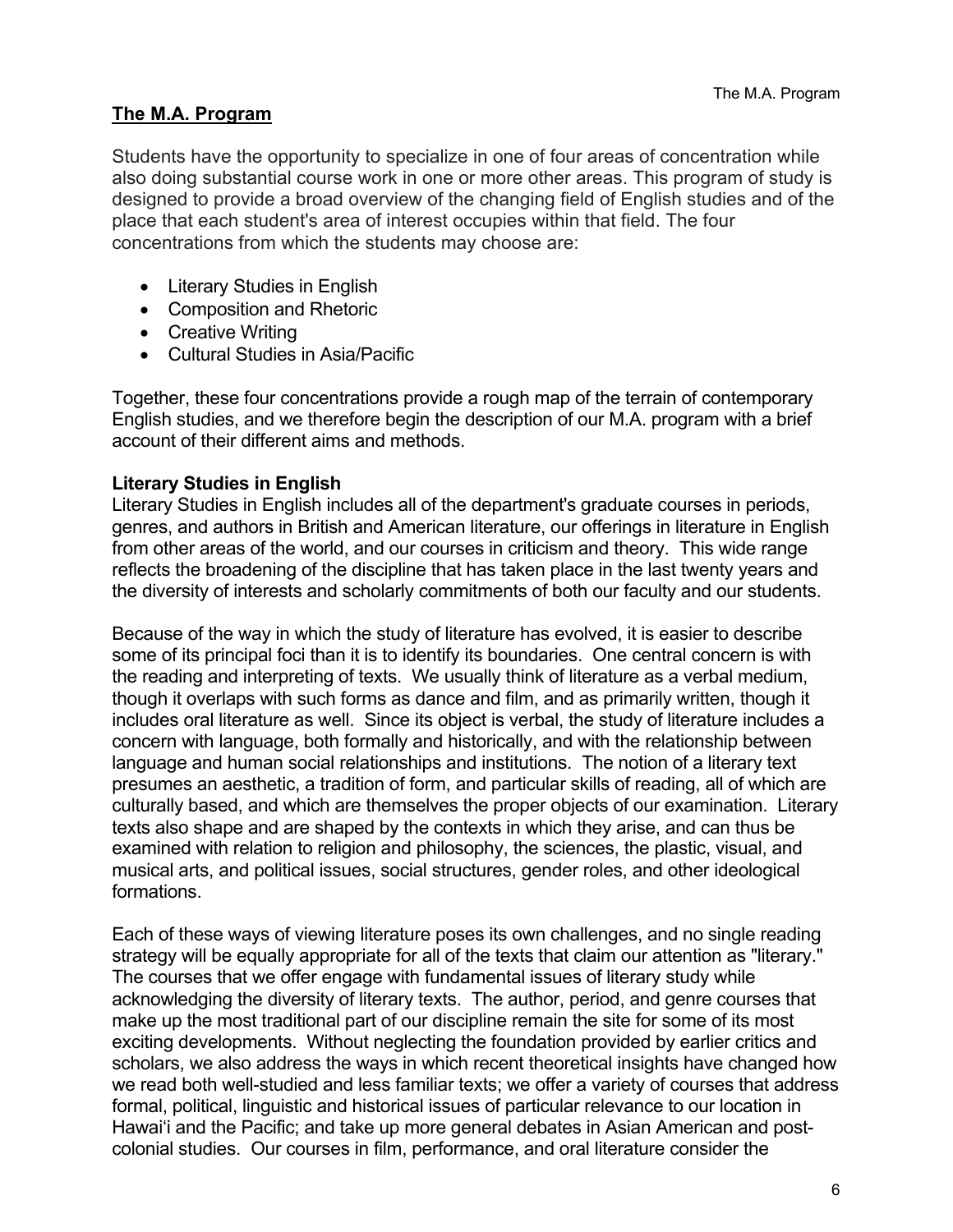methodologies of other disciplines that border on and contribute to literary study.

With such a variety of texts and methods, no one can expect to become an expert on everything that is included within "literary studies" today. The department thus encourages diversity and seeks to preserve an atmosphere that is congenial for investigation and for debate. Both our course offerings and the concentration requirements are designed so that M.A. students will become familiar with a broader range of literary texts, will deepen their understanding of the texts that interest them the most, and will expand their familiarity with the scholarly tools and research methods of our discipline so that they may actively participate in the field's on-going critical and theoretical debates.

#### **Composition and Rhetoric**

Specialists in composition and rhetoric study writers and their writing--at home, in school (kindergarten through college, across the disciplines), in the workplace, and in communities. They examine the relationship among language, thought, and action. They study historical and contemporary issues in literacy. They write and teach writing, considering the ways in which literate behaviors are nurtured and practiced. Generally speaking, they are interested in the practical, in making as opposed to interpreting, in what might be called a rhetoric of doing, or as Kenneth Burke wrote, "language as symbolic action."

The fields of composition and rhetoric are interconnected. Composition traces its roots to classical Greece and Rome, where student-rhetors were taught to examine what we now call the rhetorical situation--the contextual relationship among speakers, their audiences, and their topics--as they prepared to present their cases in the legislature or the court or to give effective speeches at ceremonial occasions. Over the years, rhetoric's aims have ranged from the ideal ("the art of influencing the soul through words," Plato) to the more practical ("the study of misunderstanding and its remedies," I.A. Richards). In the medieval period, rhetoric, along with grammar and logic, was the core of a liberal arts education. Today, scholars are "reclaiming Rhetorica" and investigating how rhetoric's concerns have manifested themselves in non-European societies. Rhetoric's notions of agent and intention offer ways to address pressing problems and to make intelligent choices, thus engaging with postmodernism's questions about the autonomy and agency of individual writers.

When the focus of academic study changed from oral to written texts during the last century, the field now known as composition studies emerged. Composition itself enjoyed a resurgence in the 1970s, when case studies of writers helped better explain writing processes and rhetorical situations. It continues to flourish in conjunction with the recent call for a new literacy that prepares students to engage critically with work, politics, social criticism, and consumer culture. As a preparation for teaching, students in composition courses study writing processes (inventing, drafting, revising, editing, and publishing), genres, styles, collaboration, response, assessment, and computers and the electronic media. To learn more about writers and writing, they conduct both rhetorical and empirical research--the former employing such approaches as historical and critical analysis and the latter such approaches as case studies and ethnographies.

Composition and rhetoric have become increasingly important to English departments and the academy in general as critical methods have shifted to focus on language and its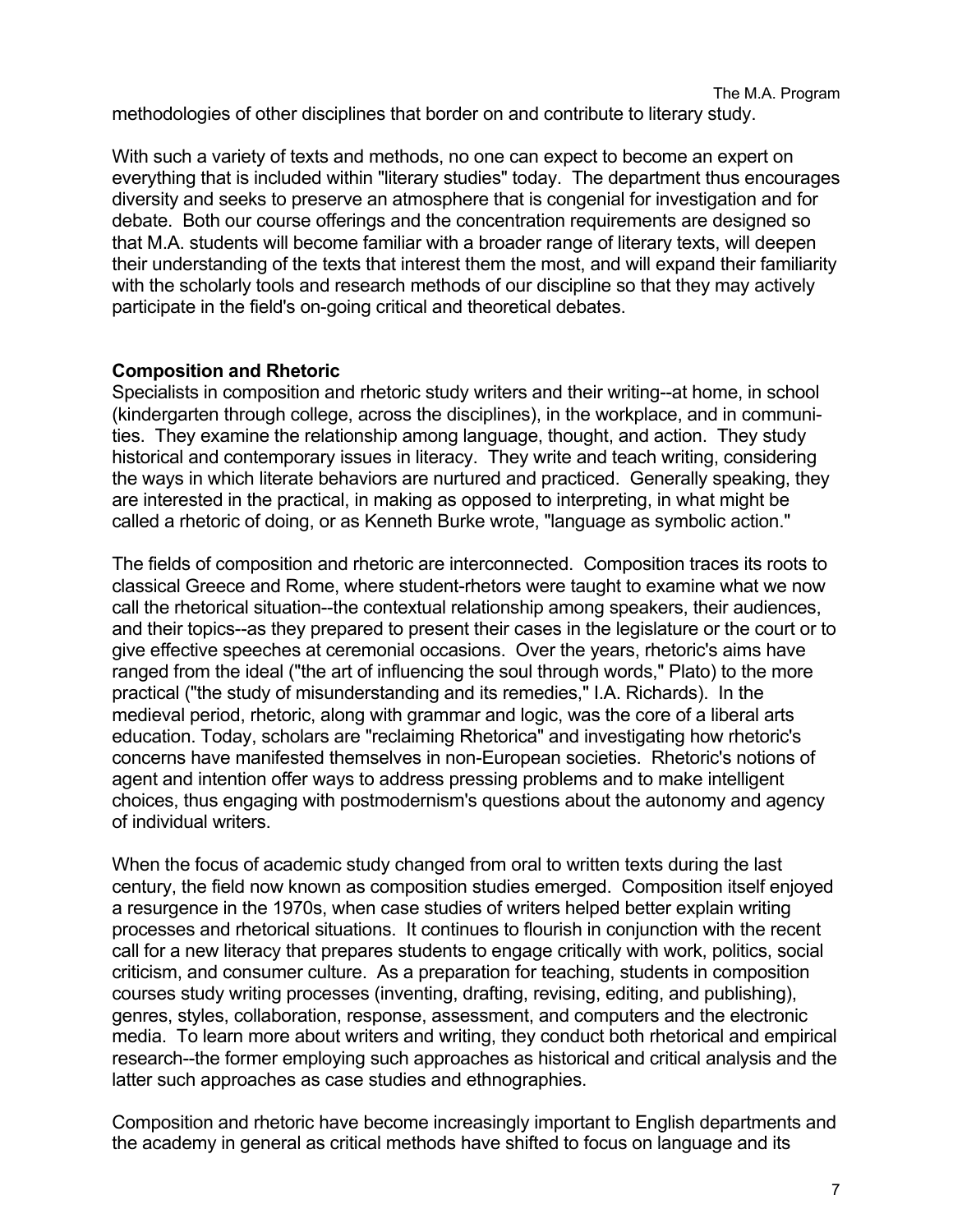effects, and on the interpretation of diverse texts within rhetorical and social contexts. For example, scholars in literary studies use literary rhetoric to examine the strategies of argument that authors weave into imaginative works to confront literary, political, and social issues. Composition and rhetoric specialists who study discourse communities have been leaders in shaping writing-across-the-curriculum programs in many schools, colleges, and universities, thus shaping curriculum reform. This interest in curriculum extends to grades kindergarten through 12; typically, specialists maintain close links with teachers in those grades.

With its ethnic diversity, Hawai'i offers a productive site for composition and rhetorical studies. For example, the subject of language variation and its relationship to cultural diversity introduces issues of class, age, race, ethnicity, and gender, thus raising complex political and ethical questions. These issues, in addition to those discussed above, invite exploration through the M.A. project, the culmination of study in the program.

#### **Creative Writing**

The Creative Writing concentration enables writers to practice their art with the intelligence and skill that the study of literature from a writer's point of view instills. This concentration differs from the others in the Graduate Program in that students are selected for their talent and their dedication to the craft of writing. Creative Writing faculty make these judgments on the basis of manuscripts submitted by MA and PhD applicants. The University of Hawai'i confers the degree of Master of Arts with a concentration in Creative Writing out of the conviction that disciplined attention to writing produces good writing and good teachers of writing. The faculty is composed of writers who have published in different genres--prose fiction, poetry, the essay, creative non-fiction, the novel.

Instruction is grounded in writing workshops and seminars that meet weekly and to which students bring poems, stories, and essays for criticism by their teacher and their writing peers. The assumption underlying the workshops, begun at the University of Iowa in the late thirties--the first program in creative writing at an American university--is that writing benefits from the responses of other writers. Biographies, the letters of writers, and literary histories tell us that Elizabethan sonneteers, for example, circulated their sonnets to other poets presumably not only for admiration but also for tough critique; that Hemingway sent his first drafts to Gertrude Stein, Emily Dickinson to fellow poet and editor, Thomas Wentworth Higginson --"Are you too deeply occupied to say if my verse is alive?" Writers have always found someone similarly driven by the craft to show their work to before embarking on publication. The concentration in creative writing aims to provide apprentice writers such a community.

In addition to writing workshops, there are seminars in how to put a book together, in writing in Hawaiian Creole English, in the techniques of writing. Such techniques might include surrealism, or a process such as moving from the blank page through the draft to the completed work, or in writing imaginatively about scientific subjects, the combined theory and practice of studying prosody and writing formal poems. Students of creative writing also take courses in literature and work individually with writers on the faculty in directed reading and writing tutorials. They are also encouraged to take into account both practically and theoretically the exceptional situation of writing in Hawai'i. If Hawai'i is the place farther from any landmass on earth, it is also a place where the difference of cultures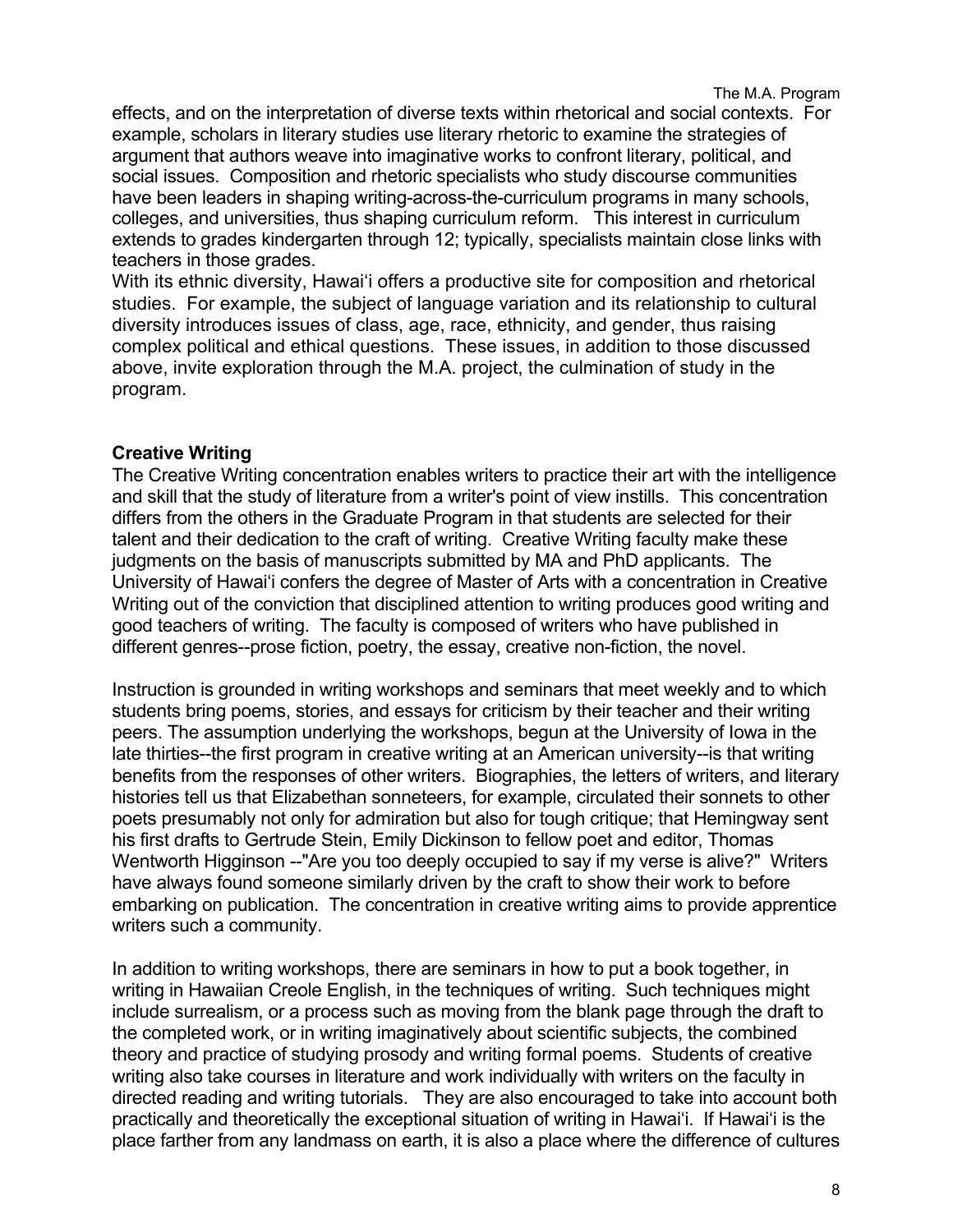The M.A. Program

is immediate and close. Out of such differences of language, ethnicity, race should come, as it is coming, extraordinary writing. And there are literary and scholarly journals as well as presses here—Anoai Press, *Bamboo Ridge,* Bess Press*, Biography, Chaminade Review, Hawai'i Review, Hawaii Pacific Review, Hybolics, Kahuaomānoa, Kaimana, Mānoa, Marvels and Tales,* Mutual*, 'Ōiwi,* Tinfish Press*, Vice-Versa, and the University of Hawai'i Press*--that our students are encouraged to read and submit work to. They are also urged to attend and to participate in the many readings, colloquia, and conferences, local, national, and international in our midst.

We require our students to write a book-length collection of their writing so revised and finely crafted that it is on the verge of publication. The writer who graduates from our program should be, in the words of Henry James, "one of the people on whom nothing is lost," one "with the power to guess the unseen from the seen, to trace the implication of things, to judge the whole piece by the pattern, the condition of feeling life in general so completely that they are well on the way to knowing any particular corner of it."

#### **Cultural Studies in Asia/Pacific**

Since one of the hallmarks of cultural studies is its concern with location and its commitment to situated scholarship, the Concentration in Cultural Studies in Asia/Pacific focuses upon Asia/Pacific as a place of cultural struggle, discursive contestation, and literary creativity. Thus this concentration will offer courses that account for our distinctive history and location in Hawai'i--that is to say, cultural studies that are situated simultaneously among the United States and the Americas, the Pacific, and Asia. From our location in Hawai'i, we will attend to the mixtures, contradictions, and overlapping of histories and trajectories that comprise the term "Asia/Pacific" as site of identity and location. While some courses will concentrate exclusively on Asia/Pacific, other classes will provide students with an historical context for Western representations of Hawai'i and the greater Pacific region. Courses also may consider the long tradition of orientalist and other colonialist discourses against which many writers, filmmakers, critics, and others position their work. In this concentration, we will work to understand "location" in its fullest historical and cultural sense.

Because a cultural studies approach is often explicitly political--either in the sense that it engages Marxist thought and elaborates its ongoing questions, or in the sense that it recognizes that "culture" inevitably has a political dimension--a concern with power, its causes and effects, is integral to most cultural studies analyses. Therefore, this concentration includes courses that centrally engage theories of minority discourse, race and ethnicity, pedagogy, nationalism, postcolonialism, transnationalism, popular culture, gender, and sexuality. The attention in cultural studies to power relations--and to the interrelations between theory and practice--means that cultural studies scholars often reflect upon the purposes and scope of cultural studies, and ask questions about and attempt to pose challenges to its institutionalization in the academy. Courses in the concentration, then, will engage debates about the ways cultural studies is being practiced--in this department, and in other institutions and locations as well. Some courses also might allow students the opportunity to initiate, or think and write about ways to initiate, cultural studies projects that are activist in scope and purpose, that move beyond the realm of the strictly academic.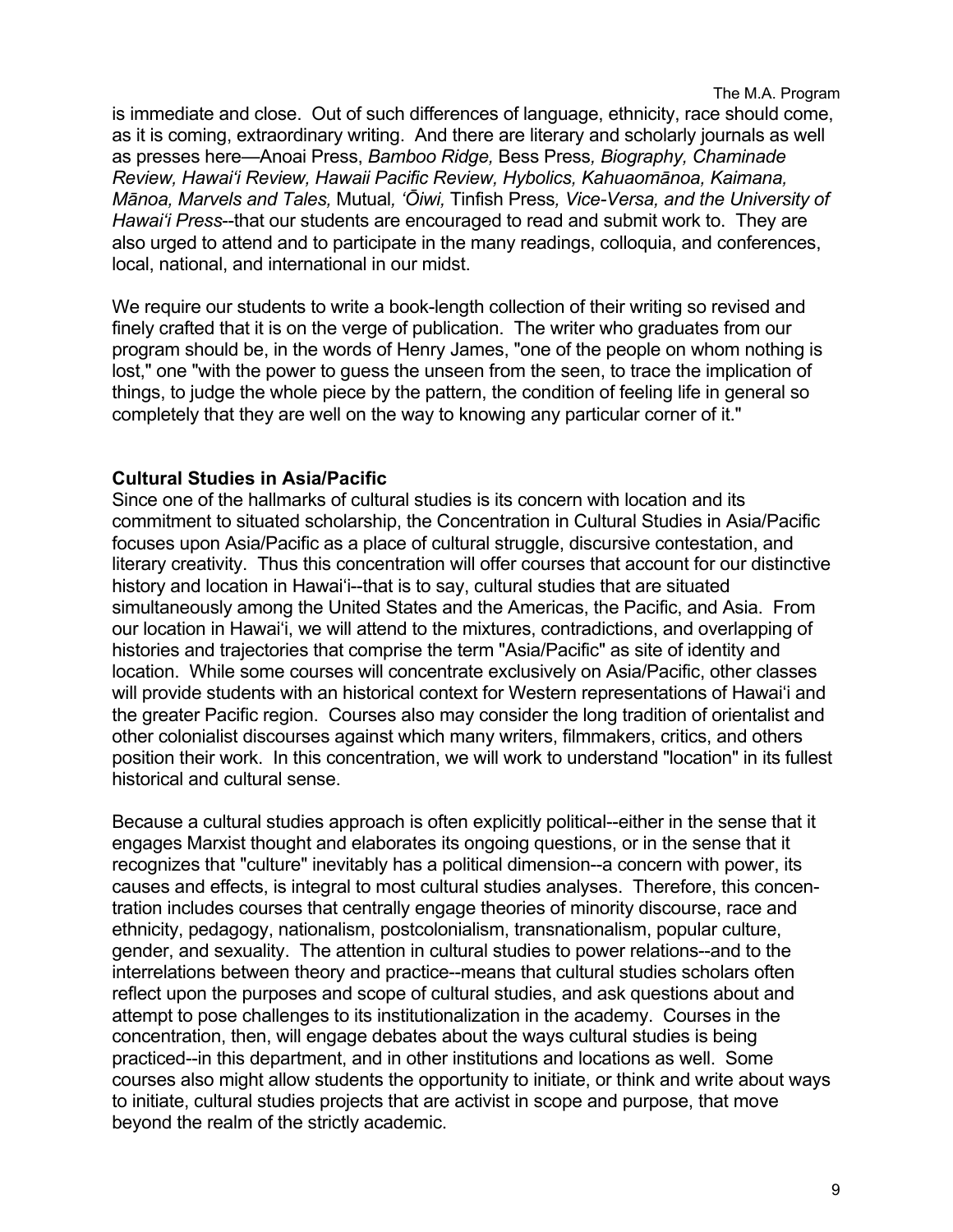Cultural studies courses often emphasize texts that have not traditionally been considered within the domain of the literary: letters, court documents, oral histories, official forms, diaries, travel narratives, music videos, and TV commercials, as well as non-verbal "texts" such as portraits, ads, maps, and murals. Given the range of materials and approaches, cultural studies work transgresses disciplinary boundaries: a cultural studies approach both recognizes the boundaries to the various domains of knowledge and moves across them. In fact, in its crossings of disciplines, at times it can be described more aptly as anti-disciplinary than inter-disciplinary. A cultural studies approach is open to the full array of a culture's signifying practices.

#### **Program Requirements for Plan B Students (Literary Studies in English, Composition and Rhetoric, and Cultural Studies in Asia/Pacific)**

The M.A. in English requires 33 credit hours of course work towards the degree. See the following charts for requirements. Students in English must also meet the Office of Graduate Education's residency requirement of at least two semesters of full-time work or the equivalent in credit hours. Once admitted to UHM, all graduate students need to be enrolled continuously (excluding summer session) until they graduate or they will be disenrolled by the Office of Graduate Education.

The use of ENG 699 (Directed Reading) to substitute for a graded course in the student's curricular program of study requires *advanced approval* by the Graduate Director. Forms for requesting that ENG 699 be used to substitute for a graded course are available from the Graduate Office and require that the student and supervising faculty submit a plan of study that indicates that the 699 will be equivalent in its requirements to a seminar or other graduate-level course. MA students are limited to one such ENG 699 for the purposes of coursework.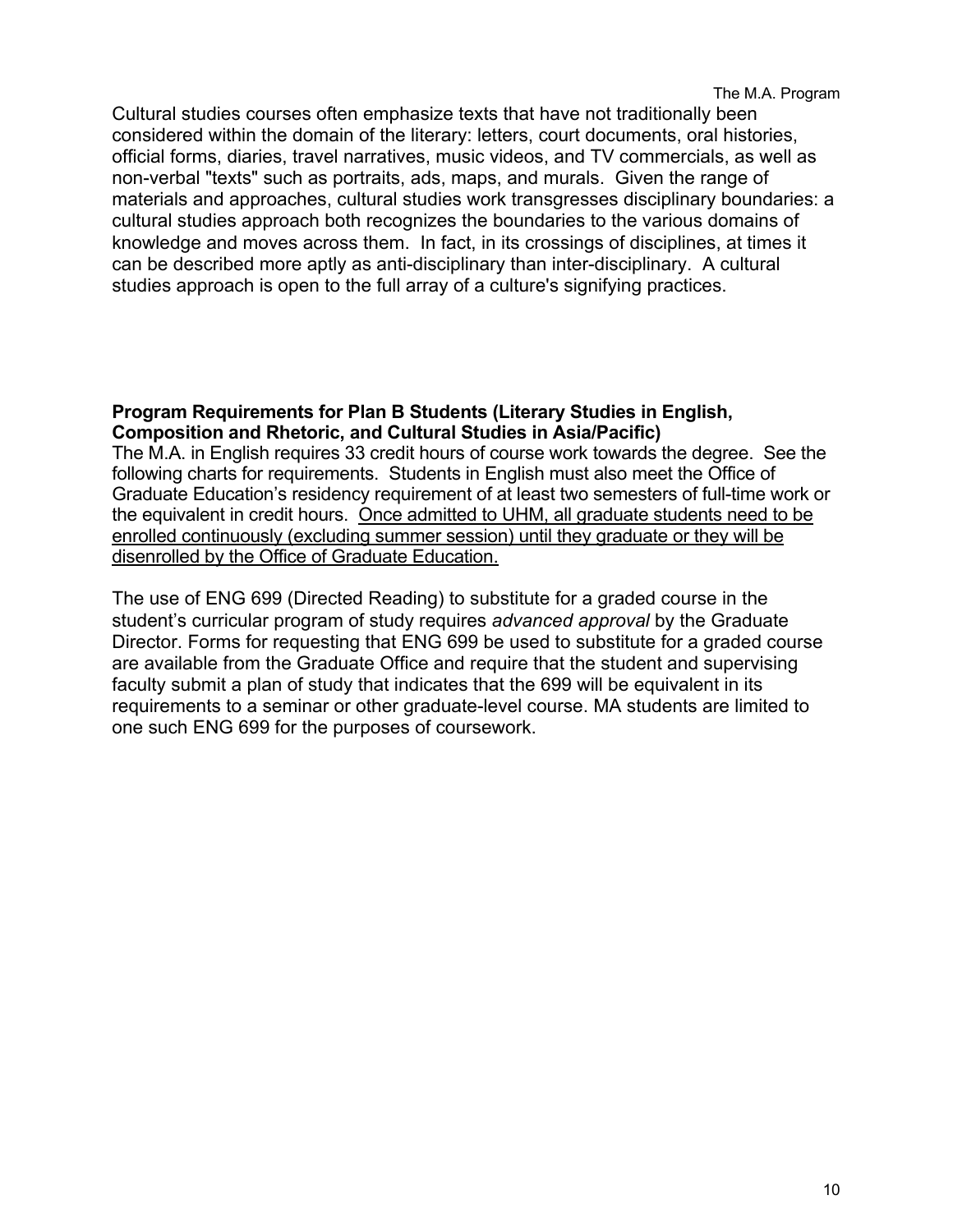#### **University of Hawai'i at Mānoa MA English Plan B Degree Requirements Literary Studies in English (LSE) Concentration**

| Course                                          | Instructor | Semester | Grade                 | <b>Credits</b> |
|-------------------------------------------------|------------|----------|-----------------------|----------------|
| <b>ENG 625B</b>                                 |            |          |                       | 3              |
| ENG 625C, D, or E                               |            |          |                       | 3              |
| 3 ENG courses in LSE                            |            |          |                       |                |
|                                                 |            |          |                       | 3              |
| $\frac{2}{3}$                                   |            |          |                       | 3              |
|                                                 |            |          |                       | 3              |
| 5 ENG courses in LSE or out of LSE (CR/CSAP/CW) |            |          |                       |                |
| 1                                               |            |          |                       | 3              |
| $\overline{c}$                                  |            |          |                       | 3              |
| $\overline{3}$                                  |            |          |                       | 3              |
| $\vert$ 4                                       |            |          |                       | 3              |
| $\overline{5}$                                  |            |          |                       | 3              |
| In Excess:                                      |            |          |                       |                |
| MA Project: ENG 691                             |            |          |                       | 3              |
|                                                 |            |          | <b>Total Credits:</b> | 33             |

Notes:

• Courses with final grades of C- or lower cannot fulfill degree requirements

• A maximum of 2 400-level courses will count toward the degree

• A maximum of 3 credits of ENG 699 Directed Reading may be taken in place of coursework. Students must complete a 699 request form and obtain approval from the English Graduate Director in advance.

• To enroll in creative writing courses, students must obtain permission from the instructor

• Most English graduate courses are repeatable; check the UH Mānoa catalog course descriptions

#### c) Native speakers of a language other than English will be considered to have fulfilled the second language requirement. Other Degree Requirements **Pre-1700 course.** Students must take at least one graduate course that covers materials (texts, documents, events) that were written or occurred before the eighteenth century. When there is a compelling justification, the Graduate Director may approve the use of a 400-level course to meet this requirement. ENG 625 may not be used to fulfill the pre-1700 requirement. **Hawai'i/Asia/Pacific content course.** Students must take – but not in addition to present credit requirements – one course with substantial Hawai'i/Asia/Pacific content, to be fulfilled at the 400-level or above, in or out of the English Department, while in residence at UH Mānoa. ENG 625 may not be used to fulfill the HAP requirement. **Second Language Requirement.** Fulfilled in one of the following ways: a) Language 202 course equivalent or higher, minimum grade of B. b) A reading proficiency examination administered by the appropriate university department.

**Departmental Events**. Students in coursework must attend four departmental events (lectures, readings, colloquia) each semester. We'll have an attendance sheet at most events, but by the end of the semester students must email a list of events attended to the Graduate Director.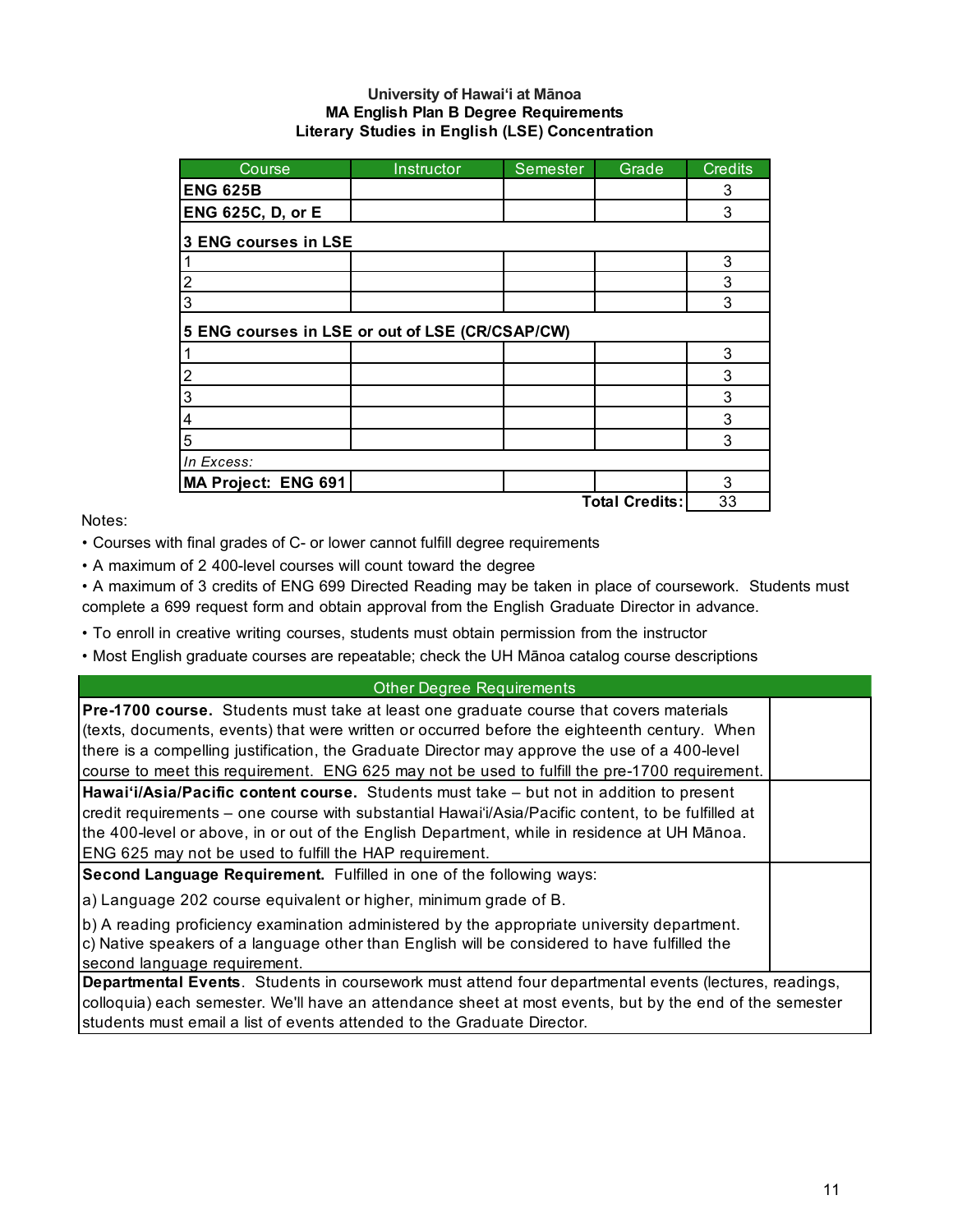#### **University of Hawai'i at Mānoa MA English Plan B Degree Requirements Composition & Rhetoric (CR) Concentration**

| Course                                | Instructor | Semester | Grade                 | <b>Credits</b> |
|---------------------------------------|------------|----------|-----------------------|----------------|
| <b>ENG 625C</b>                       |            |          |                       | 3              |
| <b>ENG 625B, D, or E</b>              |            |          |                       | 3              |
|                                       |            |          |                       |                |
| 3 ENG courses in CR                   |            |          |                       |                |
| $\blacksquare$<br><b>ENG 605</b>      |            |          |                       | 3              |
| $\overline{2}$<br><b>ENG 705</b>      |            |          |                       | 3              |
| 3 ENG 709                             |            |          |                       | 3              |
|                                       |            |          |                       |                |
| 4 ENG courses out of CR (CSAP/CW/LSE) |            |          |                       |                |
| $\mathbf{1}$                          |            |          |                       | 3              |
| ا دہ ا                                |            |          |                       | 3              |
|                                       |            |          |                       | 3              |
| $\overline{4}$                        |            |          |                       | 3              |
|                                       |            |          |                       |                |
| 1 ENG course in or out of CR          |            |          |                       |                |
| 1                                     |            |          |                       | 3              |
| In Excess:                            |            |          |                       |                |
| MA Project: ENG 691                   |            |          |                       | 3              |
|                                       |            |          | <b>Total Credits:</b> | 33             |

Notes:

• Courses with final grades of C- or lower cannot fulfill degree requirements

• A maximum of 2 400-level courses will count toward the degree

• A maximum of 3 credits of ENG 699 Directed Reading may be taken in place of coursework. Students must complete a 699 request form and obtain approval from the English Graduate Director in advance.

• To enroll in creative writing courses, students must obtain permission from the instructor

| <b>Other Degree Requirements</b>                                                                                                                                                                |  |
|-------------------------------------------------------------------------------------------------------------------------------------------------------------------------------------------------|--|
| <b>Pre-1898 course.</b> Students must take at least one graduate course that covers materials                                                                                                   |  |
| (texts, documents, events) that were written or occurred before the twentieth century. When                                                                                                     |  |
| there is a compelling justification, the Graduate Director may approve the use of a 400-level                                                                                                   |  |
| course to meet this requirement. ENG 625 may not be used to fulfill the pre-1898 requirement.                                                                                                   |  |
| Hawai'i/Asia/Pacific content course. Students must take - but not in addition to present                                                                                                        |  |
| credit requirements – one course with substantial Hawai'i/Asia/Pacific content, to be fulfilled at                                                                                              |  |
| the 400-level or above, in or out of the English Department, while in residence at UH Mānoa.                                                                                                    |  |
| ENG 625 may not be used to fulfill the HAP requirement.                                                                                                                                         |  |
| Second Language Requirement. Fulfilled in one of the following ways:                                                                                                                            |  |
| a) Language 202 course equivalent or higher, minimum grade of B.                                                                                                                                |  |
| (b) A reading proficiency examination administered by the appropriate university department.<br>$ c $ Native speakers of a language other than English will be considered to have fulfilled the |  |
| second language requirement.                                                                                                                                                                    |  |
| Departmental Events. Students in coursework must attend four departmental events (lectures, readings,                                                                                           |  |
| colloquia) each semester. We'll have an attendance sheet at most events, but by the end of the semester                                                                                         |  |
| students must email a list of events attended to the Graduate Director.                                                                                                                         |  |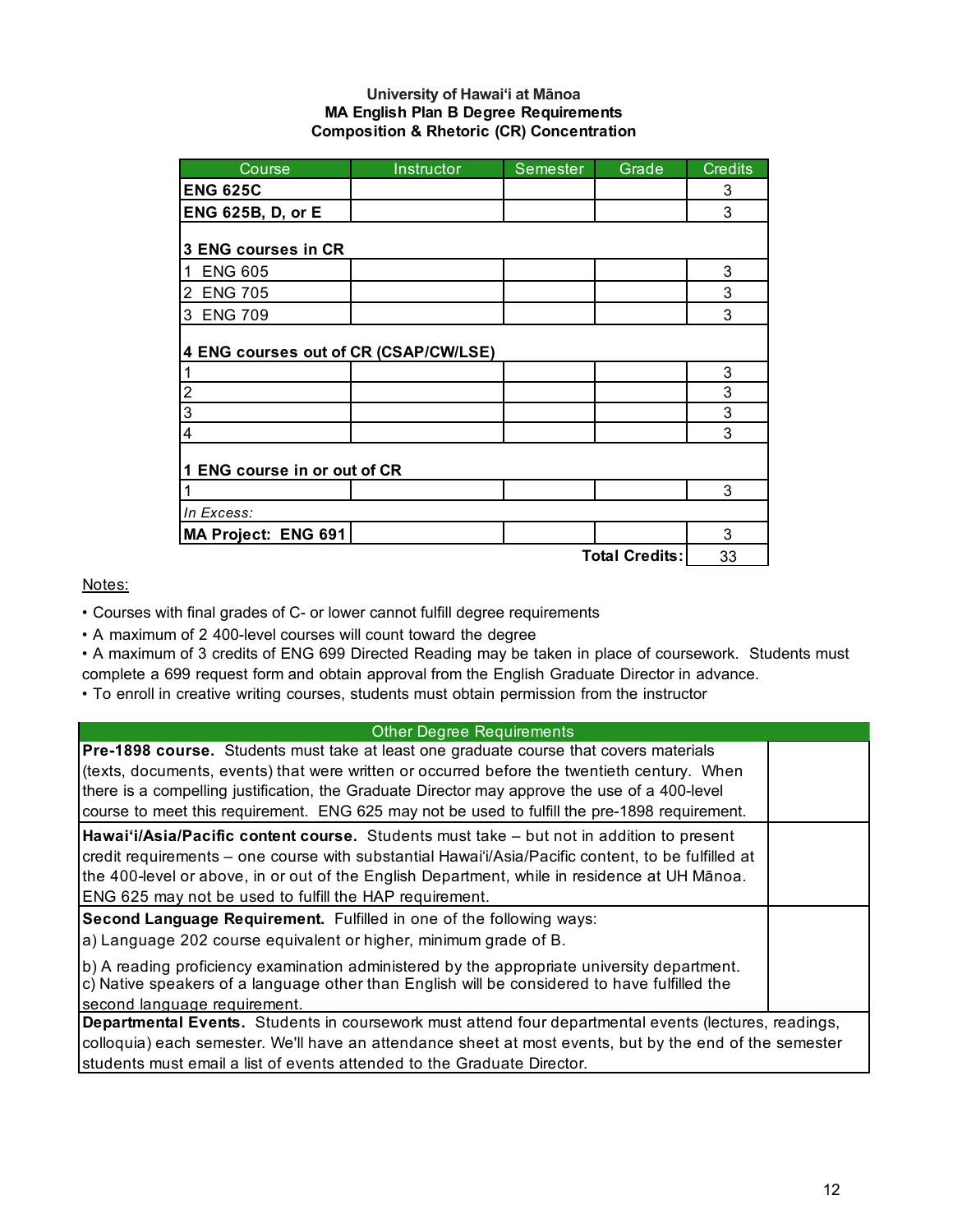#### **University of Hawai'i at Mānoa MA English Plan B Degree Requirements Cultural Studies in Asia/Pacific (CSAP) Concentration**

| Course                                | Instructor | Semester | Grade                 | <b>Credits</b> |
|---------------------------------------|------------|----------|-----------------------|----------------|
| <b>ENG 625E</b>                       |            |          |                       | 3              |
| <b>ENG 625B, C, or D</b>              |            |          |                       | 3              |
| 3 ENG courses in CSAP                 |            |          |                       |                |
| 1                                     |            |          |                       | 3              |
| $\overline{c}$                        |            |          |                       | 3              |
| $\overline{3}$                        |            |          |                       | 3              |
| 4 ENG courses out of CSAP (CR/CW/LSE) |            |          |                       |                |
| 1                                     |            |          |                       | 3              |
| ا C                                   |            |          |                       | 3              |
| က                                     |            |          |                       | 3              |
| $\overline{4}$                        |            |          |                       | 3              |
| 1 ENG course in or out of CSAP        |            |          |                       |                |
| 1                                     |            |          |                       | 3              |
| In Excess:                            |            |          |                       |                |
| MA Project: ENG 691                   |            |          |                       | 3              |
|                                       |            |          | <b>Total Credits:</b> | 33             |

Notes:

• Courses with final grades of C- or lower cannot fulfill degree requirements

• A maximum of 2 400-level courses will count toward the degree

• A maximum of 3 credits of ENG 699 Directed Reading may be taken in place of coursework. Students must complete a 699 request form and obtain approval from the English Graduate Director in advance.

• 1 course outside of the English department may be counted in place of a CSAP ENG course, if approved by the concentration advisor

• To enroll in creative writing courses, students must obtain permission from the instructor

#### **Departmental Events.** Students in coursework must attend four departmental events (lectures, readings, colloquia) each semester. We'll have an attendance sheet at most events, but by the end of the semester students must email a list of events attended to the Graduate Director. Other Degree Requirements **Pre-1898 course.** Students must take at least one graduate course that covers materials (texts, documents, events) that were written or occurred before the twentieth century. When there is a compelling justification, the Graduate Director may approve the use of a 400-level course to meet this requirement. ENG 625 may not be used to fulfill the pre-1898 requirement. **Hawai'i/Asia/Pacific content course.** Students must take – but not in addition to present credit requirements – one course with substantial Hawai'i/Asia/Pacific content, to be fulfilled at the 400-level or above, in or out of the English Department, while in residence at UH Mānoa. ENG 625 may not be used to fulfill the HAP requirement. **Second Language Requirement.** Fulfilled in one of the following ways: a) Language 202 course equivalent or higher, minimum grade of B. b) A reading proficiency examination administered by the appropriate university department. c) Native speakers of a language other than English will be considered to have fulfilled the second language requirement.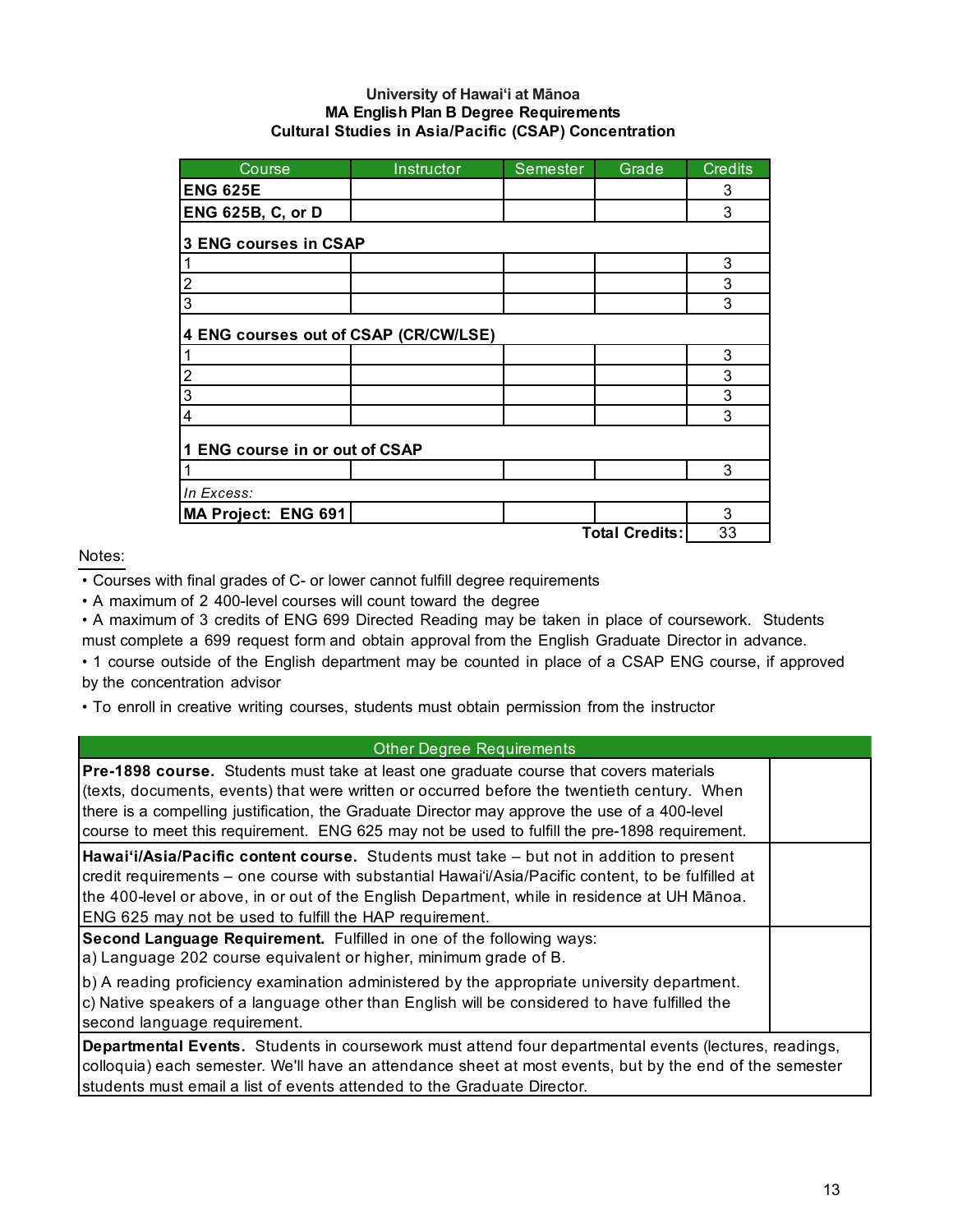#### **The M.A. Project**

Plan B students are required to complete an M.A. Project which has both written and oral components. Students devote 3 credit hours to the project in their last semester by registering for English 691.

*Human Subjects:* Students doing research that involves the use of human subjects, including the use of interviews, pictures, or surveys of living persons, must report their plans for research to the Human Studies Program Institutional Review Board (IRB) **prior to the involvement of human subjects in the research project.** This Board is mandated to insure ethical treatment of the human subjects of research. Most research in our department will be "exempt" from full review by the Board, but it must still be reviewed and approved.

 To receive "exempt" status, researchers must report their research on an Application for Exempt Status for Human Subjects Research. Filling out this form at the beginning of any project is essential. Later applications may be refused and the IRB has the power to disallow unapproved research and forbid its use in the project. Information is available on the Office of Research Compliance website:

https://researchcompliance.hawaii.edu/. All students planning research involving human subjects should consult the website at the beginning of their project.

The M.A. project committee consists of three members, at least two of whom are identified with the appropriate concentration. The student may invite a faculty member to serve as chair and, if he or she consents, the student and the chair will propose two other members to serve on the committee. These members must be approved by the graduate director, who will consider both their appropriateness to the project and the number of other project committees to which those faculty are already assigned.

For the project, students may either undertake a new piece of writing or choose to revise and develop a course paper. The essay should be a finished piece of work of substantial length (approximately 25-50 pages) demonstrating an ability to synthesize and make profitable use of the material or the theoretical perspectives of more than a single course. This work should engage scholarly concerns within the discipline and, in particular, the debates within their chosen concentration. Likelihood for publication will not be the criterion for judgment of the essay; however, members of the M.A. project committee may encourage the author to revise it for publication or for submission as a writing sample in application for a Ph.D. program, and they may suggest appropriate strategies for doing so.

During the 90-minute oral component of the project, for which the project chair makes the scheduling arrangements, students should be prepared to discuss their essay and to answer questions concerning the critical discourses and literary traditions or conventions engaged, their methodological choices, and the sources cited. In assessing this work, the committee will consider both the essay and the oral portion of the project, with greater emphasis being placed on the written component. If the committee finds the work unacceptable, the M.A. project committee will inform the student about what sections of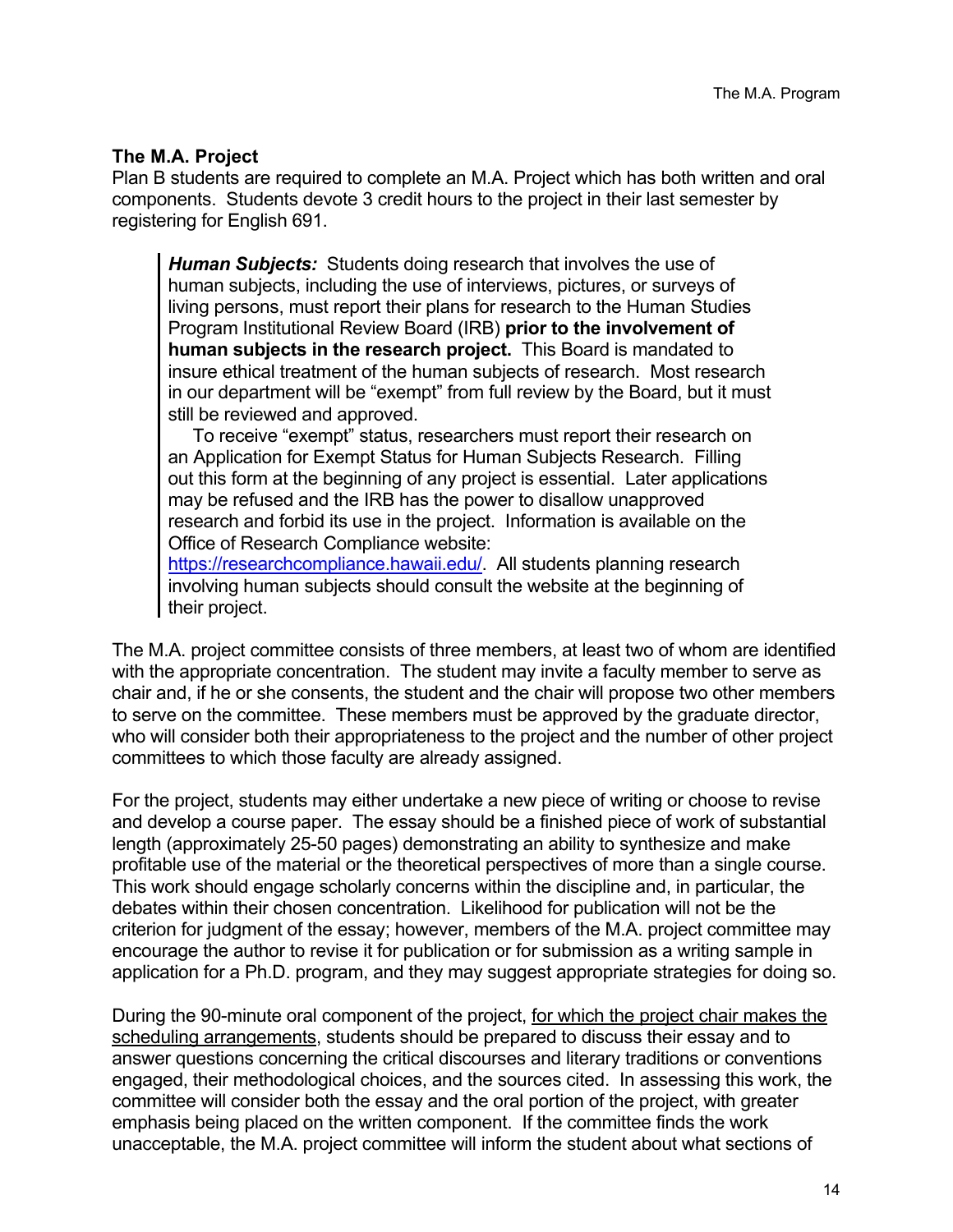the essay must be revised and/or whether the student will need to retake the oral portion of the exam. The project will be graded Credit/No credit, with "Credit" being understood to be equivalent to a B or better in graduate level work.

| <b>Typical timetable for full-time Plan B students</b>                                                                                 |                                                       |  |  |
|----------------------------------------------------------------------------------------------------------------------------------------|-------------------------------------------------------|--|--|
|                                                                                                                                        | (LSE, CR, and CSAP)                                   |  |  |
| 3 courses, at least one of which should be an ENG 625<br>course. ENG 625 courses are offered only in Fall semesters.<br>First semester |                                                       |  |  |
| Second                                                                                                                                 |                                                       |  |  |
| semester                                                                                                                               | 3 courses                                             |  |  |
| <b>Third</b>                                                                                                                           |                                                       |  |  |
| semester                                                                                                                               | 3 courses                                             |  |  |
| Fourth                                                                                                                                 |                                                       |  |  |
| semester                                                                                                                               | 1 course plus 3 credit hours of ENG 691: M.A. Project |  |  |

#### **Program Requirements for Plan A Students (Creative Writing)**

Students who wish to work in Creative Writing are admitted by the creative writing faculty during the regular admissions process, or in rare cases late in their first semester in the program after submitting a writing sample to the Director of Creative Writing. Those students admitted to the concentration in Creative Writing do a Plan A master's degree that includes a thesis for which the student receives 6 credits of English 700.

The use of ENG 699 (Directed Reading) to substitute for a graded course in the student's curricular program of study requires *advance approval* by the Graduate Director. Forms for requesting that ENG 699 be used to substitute for a graded course are available outside the Graduate Office and require that the student and supervising faculty submit a plan of study that indicates that the 699 will be equivalent in its requirements to a seminar or other graduate-level course. MA students are limited to one such ENG 699 for the purposes of coursework.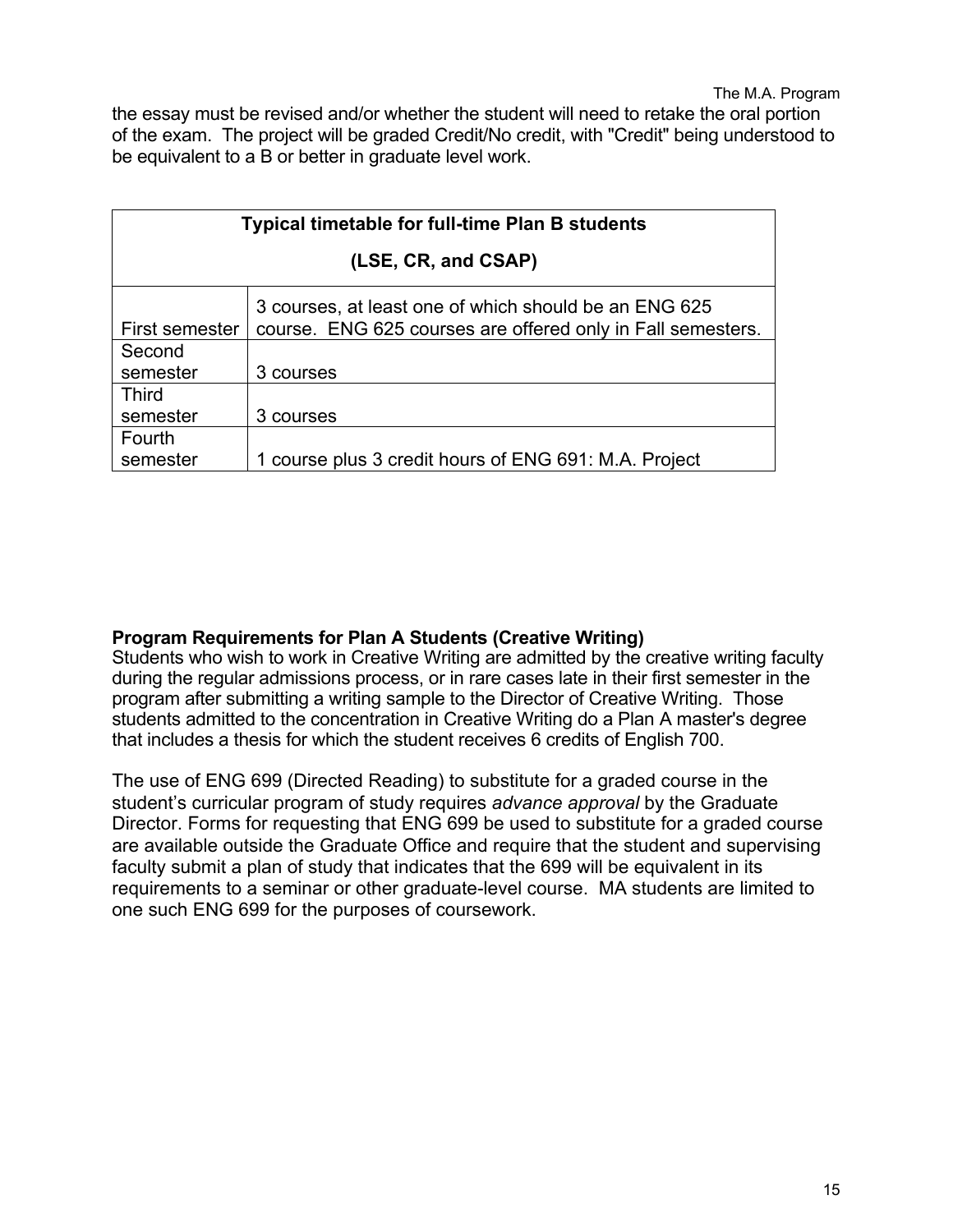#### **University of Hawai'i at Mānoa MA English Degree Requirements Creative Writing (CW) Concentration**

| Course                                | Instructor | Semester | Grade                 | <b>Credits</b> |
|---------------------------------------|------------|----------|-----------------------|----------------|
| <b>ENG 625D</b>                       |            |          |                       | 3              |
| <b>ENG 625B, C, or E</b>              |            |          |                       | 3              |
| 3 ENG courses in CW                   |            |          |                       |                |
|                                       |            |          |                       | 3              |
| $\overline{c}$                        |            |          |                       | 3              |
| 3                                     |            |          |                       | 3              |
| 4 ENG courses out of CW (CR/CSAP/LSE) |            |          |                       |                |
|                                       |            |          |                       | 3              |
| $\overline{c}$                        |            |          |                       | 3              |
| 3                                     |            |          |                       | 3              |
| 4                                     |            |          |                       | 3              |
| In Excess:                            |            |          |                       |                |
| MA Thesis: ENG 700                    |            |          |                       | 6              |
|                                       |            |          | <b>Total Credits:</b> | 33             |

#### Notes:

• Courses with final grades of C- or lower cannot fulfill degree requirements

• A maximum of 2 400-level courses will count toward the degree

• A maximum of 3 credits of ENG 699 Directed Reading may be taken in place of coursework. Students must complete a 699 request form and obtain approval from the English Graduate Director in advance.

| <b>Other Degree Requirements</b>                                                                                                                                                                                                                                                                                                                                                        |  |
|-----------------------------------------------------------------------------------------------------------------------------------------------------------------------------------------------------------------------------------------------------------------------------------------------------------------------------------------------------------------------------------------|--|
| Pre-1898 course. Students must take at least one graduate course that covers materials<br>(texts, documents, events) that were written or occurred before the twentieth century. When<br>there is a compelling justification, the Graduate Director may approve the use of a 400-level<br>course to meet this requirement. ENG 625 may not be used to fulfill the pre-1898 requirement. |  |
| Hawai'i/Asia/Pacific content course. Students must take – but not in addition to present<br>credit requirements – one course with substantial Hawai'i/Asia/Pacific content, to be fulfilled at<br>the 400-level or above, in or out of the English Department, while in residence at UH Mānoa.<br>ENG 625 may not be used to fulfill the HAP requirement.                               |  |
| Second Language Requirement (must be fulfilled before advancing to the thesis stage)<br>Fulfilled in one of the following ways:                                                                                                                                                                                                                                                         |  |
| a) Language 202 course equivalent or higher, minimum grade of B.                                                                                                                                                                                                                                                                                                                        |  |
| b) A reading proficiency examination administered by the appropriate university department.<br>c) Native speakers of a language other than English will be considered to have fulfilled the<br>second language requirement.                                                                                                                                                             |  |
| Departmental Events. Students in coursework must attend four departmental events (lectures, readings,                                                                                                                                                                                                                                                                                   |  |
| colloquia) each semester. We'll have an attendance sheet at most events, but by the end of the semester                                                                                                                                                                                                                                                                                 |  |
| students must email a list of events attended to the Graduate Director.                                                                                                                                                                                                                                                                                                                 |  |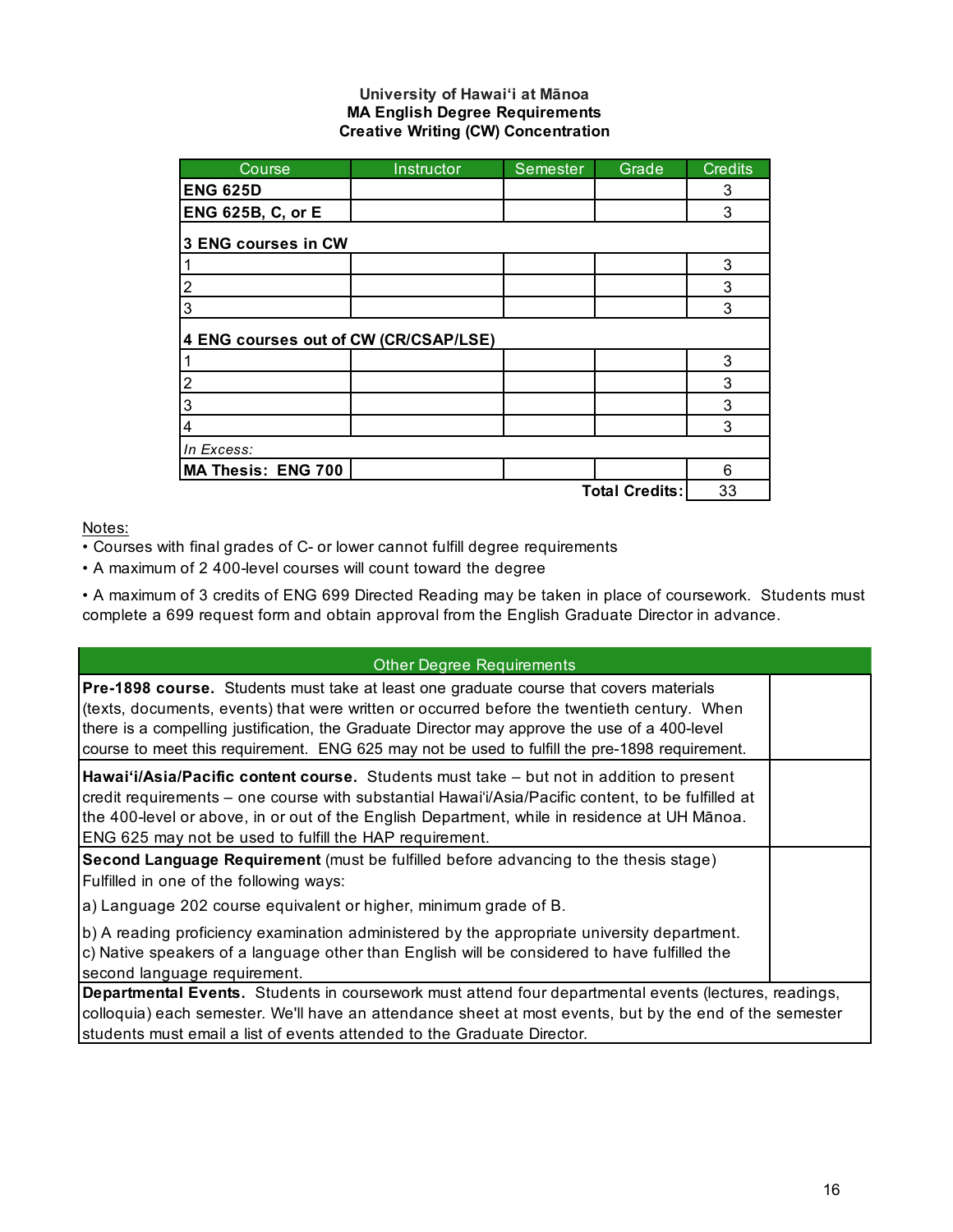#### **The M.A. Thesis**

If possible, students in Creative Writing should develop ideas for a thesis and identify one or more faculty members in the department with whom they would like to work sometime during their first year of graduate work. Students receive six credits of English 700 for their thesis. They may take all six credits during their final semester, or three credits each semester during their final year. Students may only register for English 700 after they have completed their second language requirement, formed a thesis committee, and have had their topic approved.

*Human Subjects:* Students doing research for an M.A. thesis that involves the use of human subjects, including the use of interviews, pictures, or surveys of living persons, must report their plans for research to the Human Studies Program Institutional Review Board (IRB) **prior to the involvement of human subjects in the research project.** This Board is mandated to insure ethical treatment of the human subjects of research. Most research in our department will be "exempt" from full review by the Board, but it must still be reviewed and approved.

 To receive "exempt" status, researchers must report their research on an Application for Exempt Status for Human Subjects Research. Filling out this form at the beginning of any research for a thesis is essential. Later applications may be refused and the IRB has the power to disallow unapproved research and forbid its use in the thesis. Information is available on the Office of Research Compliance website: https://researchcompliance.hawaii.edu/. All students planning research involving human subjects should consult the website at the beginning of their project.

The thesis should be completed in the student's final semester in the program. The thesis committee consists of three graduate faculty members, at least one of whom is not a member of the Creative Writing Faculty, and must be approved by both the Director of the Creative Writing Program and the Graduate Director.

The thesis should be a manuscript of acceptable length and quality, ordinarily 75 pages or more of prose or 50 or more pages of poetry. All creative writing MA thesis projects must include an introduction. This introduction (10-15 pages in length) should address the following: 1) Your development as a creative writer and the development of your thesis; 2) The form (craft elements and techniques), content (themes and subject matter), and genre(s) of your thesis; 3) The writers, texts, or literary movements/traditions that influenced your thesis; 4) Your aesthetics and/or style; and 5) The ideas/theories that have shaped your thoughts about writing and/or your writing itself.

Students must also meet the style requirements set by the Graduate Division: http://manoa.hawaii.edu/graduate/content/style-policy

Upon completion of the thesis, students are required to defend it orally before their thesis committee. The thesis director makes the scheduling arrangements for the defense. This defense will include a discussion of at least three significant writers in the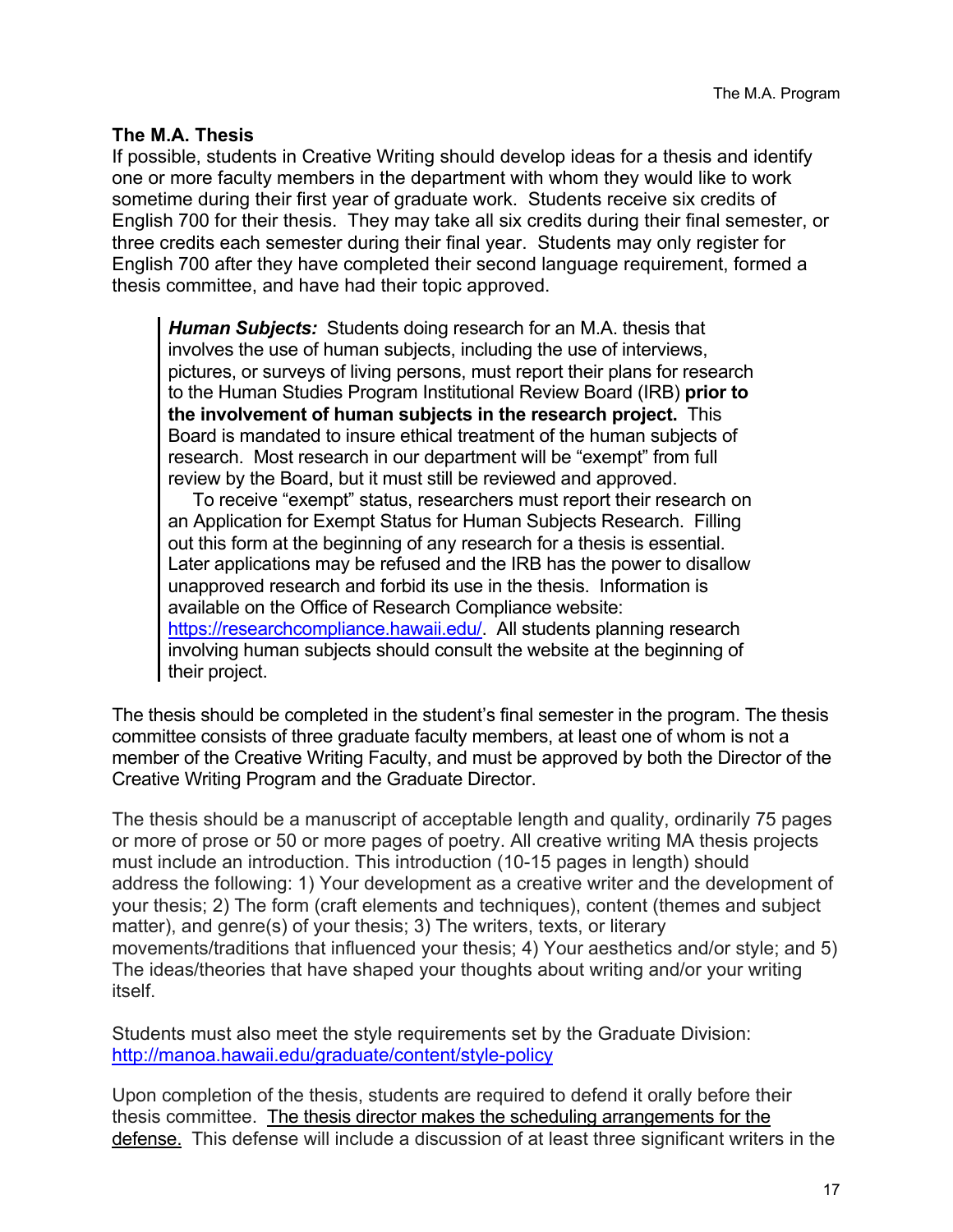The M.A. Program genre of the student's thesis and of significant issues concerning the genre, all selected in consultation with the committee well beforehand. The thesis director shall convey the expectations and approach of the oral defense to the committee at large. Most of the oral defense period should be reserved for student response to questions.

Students are advised that the university **deadlines for completion of the thesis** and the defense usually occur about four weeks or more before the end of each semester. However, because submissions are electronic, this is a soft deadline and, as long as the thesis director agrees and the graduate director is kept informed, the student may graduate as long as the electronic submission is done before 4pm on the last day of term (Friday before Commencement). The student and thesis director should update the Graduate Director by January 31 or September 30 (for spring and fall graduation, respectively) with a defense date if their assessment is that a late submission would realistically allow the student to graduate that semester.

|                          | Typical timetable for full-time Plan A (CW) students                                                                 |  |  |
|--------------------------|----------------------------------------------------------------------------------------------------------------------|--|--|
| First semester           | 3 courses, at least one of which should be an ENG 625 course.<br>ENG 625 courses are offered only in Fall semesters. |  |  |
| Second<br>semester       | 3 courses                                                                                                            |  |  |
| <b>Third</b><br>semester | (a) 3 courses or (b) 2 courses plus 3 credit hours of ENG 700: M.A.<br><b>Thesis</b>                                 |  |  |
| Fourth<br>semester       | (a) 6 credits of ENG 700 or (b) 1 course plus 3 credit hours of ENG<br>700                                           |  |  |

## **Transferring Credits Toward the M.A.**

Students who would like to transfer credits to fulfill requirements for the M.A. must petition to do so, preferably during their first semester. The **Petition to Transfer Credits** form is available on the Graduate Division's website. Courses for which a student received Satisfactory or Credit cannot be considered. Students from other universities will need to show how the course that they would like to transfer is equivalent to one of our existing courses, generally by providing a syllabus and description. No more than 5 courses can be transferred.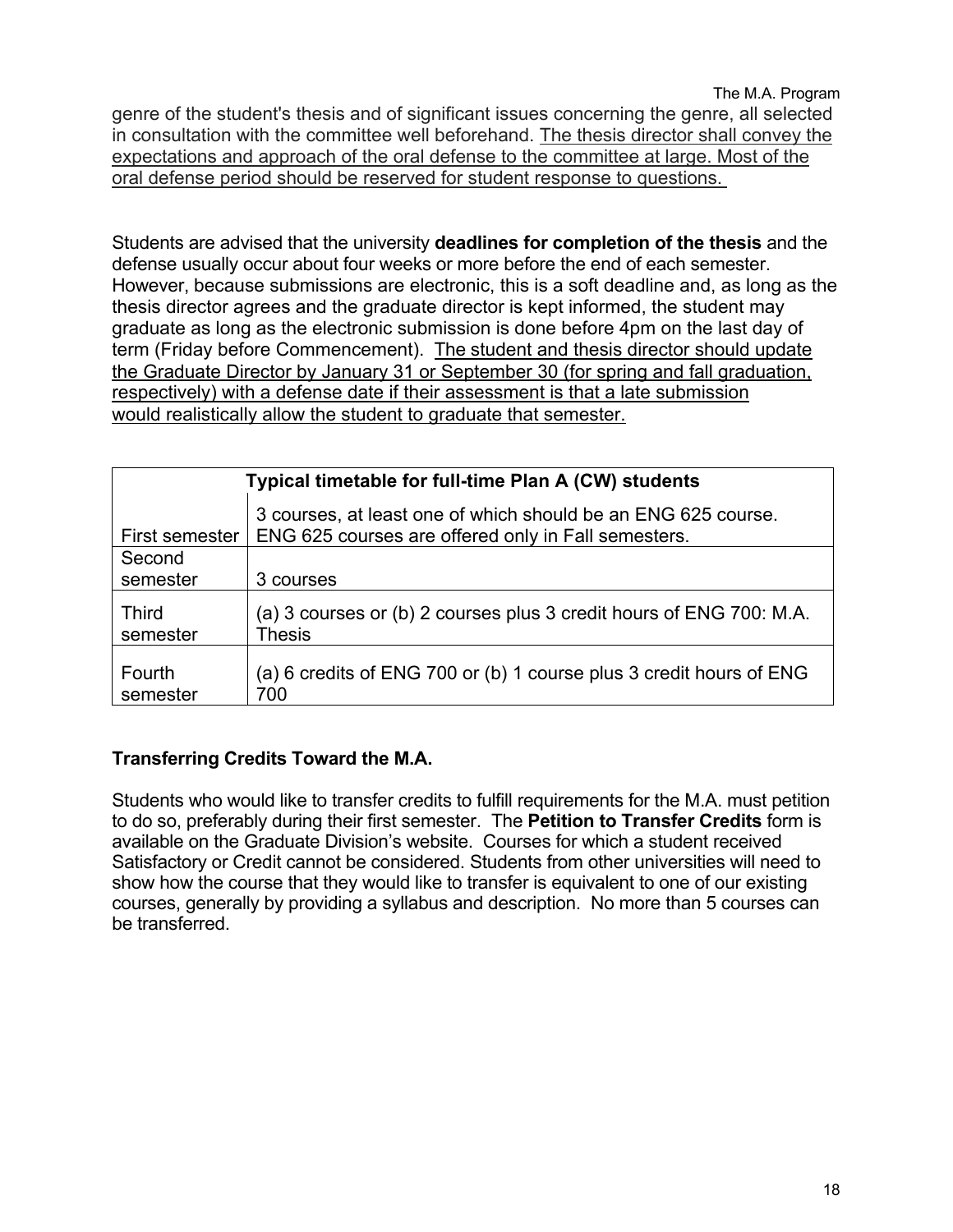## **The Ph.D. Program**

Ph.D. candidates are given a great deal of freedom to create an individualized program around their own interests and objectives. Doctoral students take at least seven courses in English plus two outside of our Department and related to the individual student's interests; at least one of the nine courses must have substantial Hawai'i/Asia/Pacific content. The other three principal formal requirements are constituted by the area exams, oral comprehensive examination/prospectus meeting, and the dissertation. Students will be encouraged to approach these requirements as articulated parts of their training.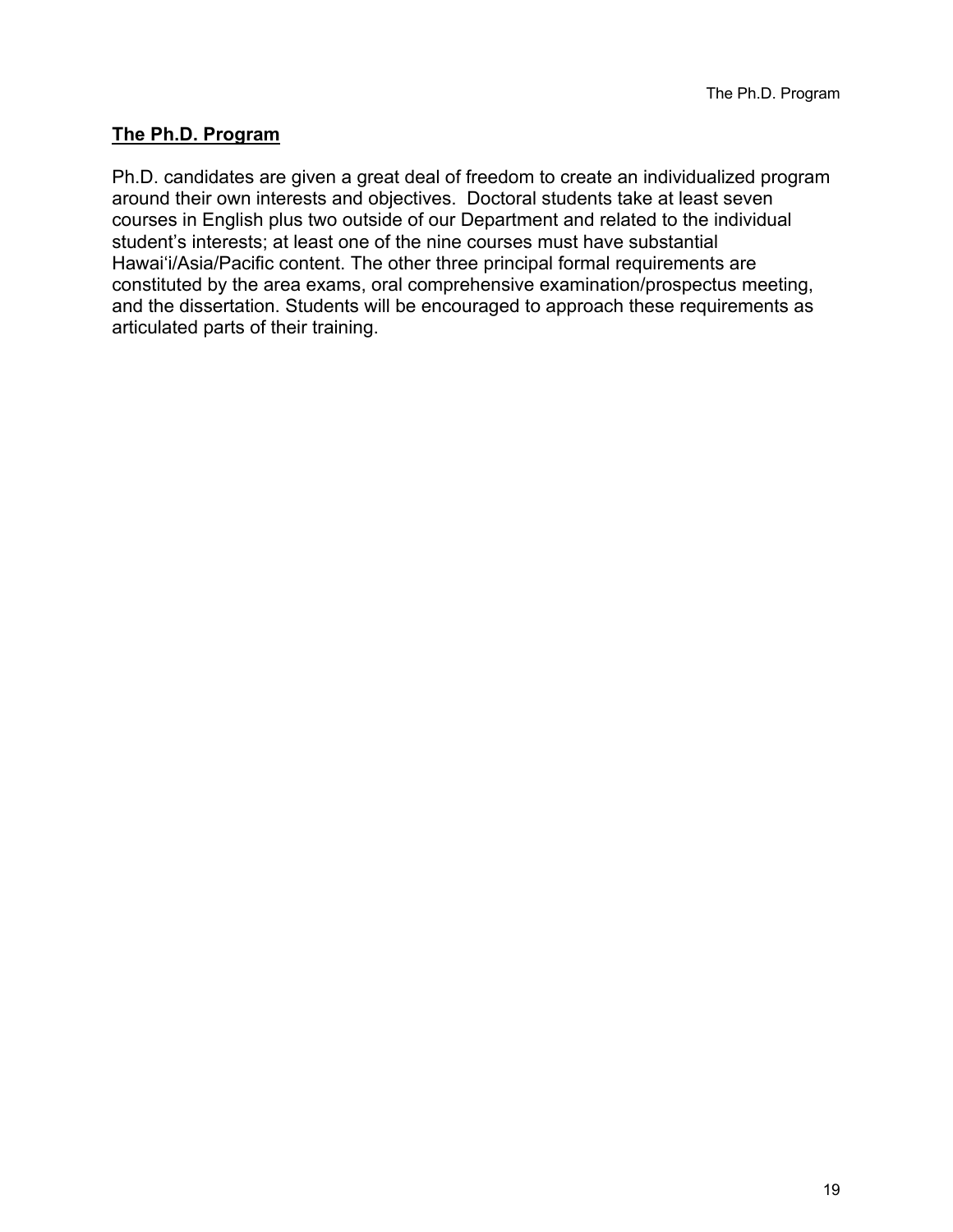#### **University of Hawai'i at Mānoa PhD English Degree Requirements**

| Course                               | Instructor                                                       | Semester                          | Grade | <b>Credits</b> |
|--------------------------------------|------------------------------------------------------------------|-----------------------------------|-------|----------------|
| 7 ENG Courses (600-level or above)   |                                                                  |                                   |       |                |
|                                      |                                                                  |                                   |       | 3              |
|                                      |                                                                  |                                   |       | 3              |
| 3                                    |                                                                  |                                   |       | 3              |
| 4                                    |                                                                  |                                   |       | 3              |
| 5                                    |                                                                  |                                   |       | 3              |
| 6                                    |                                                                  |                                   |       | 3              |
|                                      |                                                                  |                                   |       | 3              |
|                                      | 2 courses outside of the English Department (400-level or above) |                                   |       |                |
|                                      |                                                                  |                                   |       | 3              |
|                                      |                                                                  |                                   |       | 3              |
| In Excess:                           |                                                                  |                                   |       |                |
|                                      |                                                                  | <b>Total Course Work Credits:</b> |       | 27             |
| Area Exams, Prospectus, Dissertation |                                                                  |                                   |       |                |

#### Notes:

• Courses with final grades of C- or lower cannot fulfill degree requirements

• A maximum of 2 ENG 699 Directed Readings may be used in place of coursework. Students must complete a 699 request form and obtain approval from the English Graduate Director in advance.

• Graduate assistants are required to take ENG 605 in their first semester as part of their training to teach first year writing

• The 2 courses outside of the Department should be related to the student's research interests. Students who have completed a graduate degree or who have done extensive work in a field outside of English may choose either to take these 2 additional courses within English or outside of the department.

• At least 2 of these 9 courses must relate to the intended, or likely subjects of the student's dissertation. Also, at least 2 of these 9 courses (not necessarily the same as those relating to the dissertation) should bear directly upon the choice of each area examination subject. One course can serve for more than one area exam.

• PhD students planning to apply for academic positions on the MLA market are not advised to use undergraduate (400-level) classes to fulfill course requirements.

• To enroll in creative writing courses, students not in the creative track must obtain permission from the

• A maximum of 3 ENG courses may be creative writing workshops (ENG 613, 713, or 699 as a 'workshop')

| <b>Other Degree Requirements</b>                                                                                                                                                                                                                                                                                                                                                                                                                                                                                                                                                      |  |
|---------------------------------------------------------------------------------------------------------------------------------------------------------------------------------------------------------------------------------------------------------------------------------------------------------------------------------------------------------------------------------------------------------------------------------------------------------------------------------------------------------------------------------------------------------------------------------------|--|
| Hawai'i/Asia/Pacific content course. Students must take - but not in addition to<br>present credit requirements – one course with substantial Hawaiʻi/Asia/Pacific content, to<br>be fulfilled at the 400-level or above, in or out of the English Department, while in<br>residence at UH Mānoa. ENG 625 may not be used to fulfill the HAP requirement.                                                                                                                                                                                                                             |  |
| Second Language Requirement (must be fulfilled before advancing to the dissertation<br>stage)<br>Fulfilled in one of the following ways:<br>a) Language 302 course equivalent or higher in 1 language, minimum grade of B<br>b) Language 202 course equivalents in 2 languages, minimum grades of B<br>c) Reading proficiency examinations are offered at the 202 and 302 levels. Exams are<br>administered by the appropriate university department.<br>d) Native speakers of a language other than English will be considered to have fulfilled the<br>second language requirement. |  |
| <b>Departmental Events.</b> Students in coursework must attend 4 departmental events (lectures, readings,<br>colloquia) each semester. We'll have an attendance sheet at most events, but by the end of the<br>semester students must email a list of events attended to the Graduate Director.                                                                                                                                                                                                                                                                                       |  |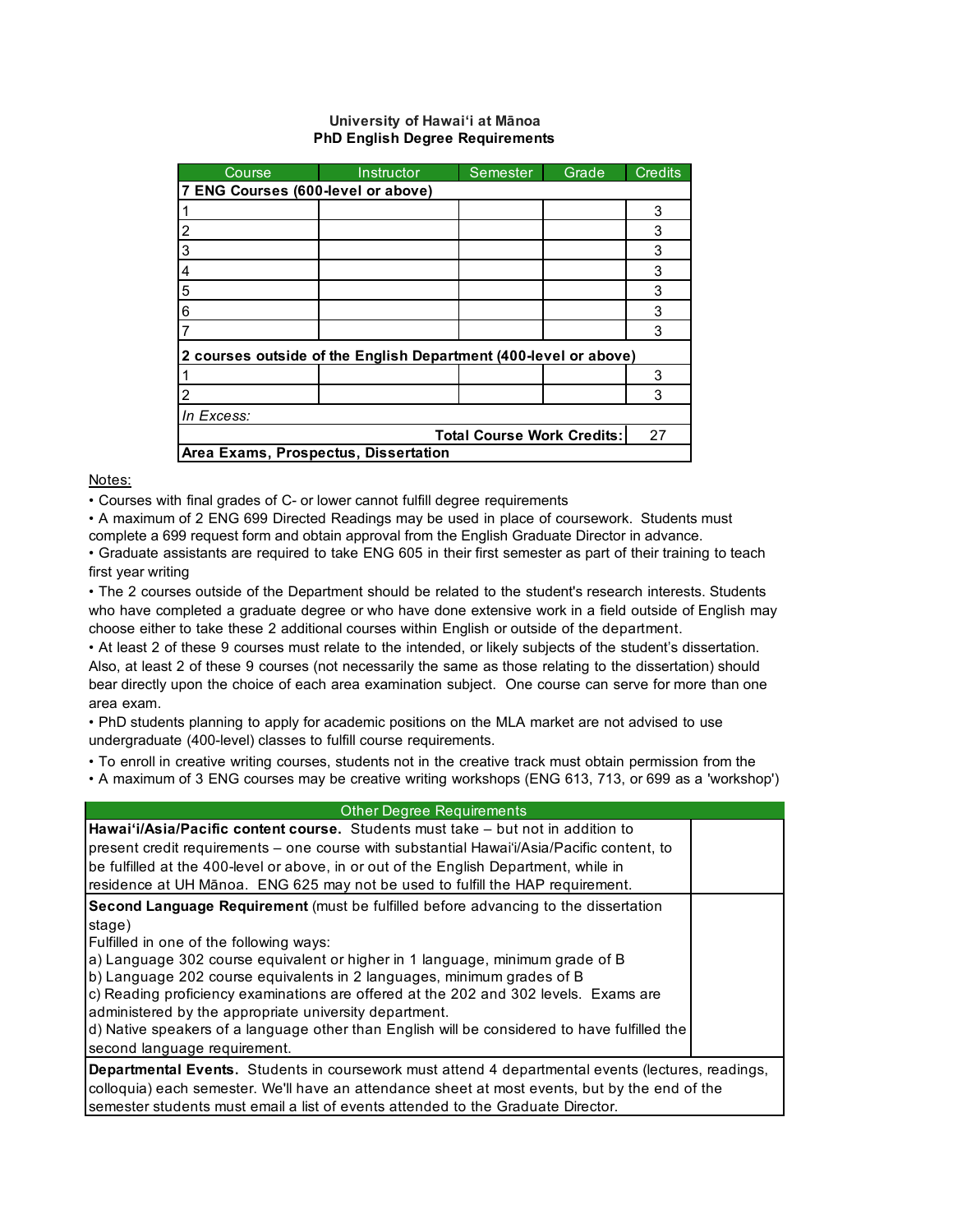#### **Second Language Requirement & Prospectus**

Students should demonstrate their proficiency in the language(s) they choose as early as possible after admission to the Ph.D. program. In accordance with the Graduate Division's rules, students will not be allowed to take the prospectus exam before the second language requirement has been fulfilled.

#### **Course Requirements**

Once admitted to UHM, all graduate students need to be enrolled continuously (excluding summer session) until they graduate or they will be disenrolled by the Graduate Division.

The use of ENG 699 (Directed Reading) to substitute for a graded course in the student's curricular program of study requires *advanced approval* by the Graduate Director. Forms for requesting that ENG 699 be used to substitute for a graded course are available in the Graduate Office and require that the student and supervising faculty submit a plan of study that indicates that the 699 will be equivalent in its requirements to a seminar or other graduate-level course. PhD students are limited to two such ENG 699s for the purposes of coursework.

Similarly, the use of ENG 695 (Supervised Practicum) to substitute for a graded course in the student's curricular program of study requires *advanced approval* by the Graduate Director. The 695 Practicum is a public-humanities option that, as per its catalog description, "applies coursework in Literature, Creative Writing, Cultural Studies, or Composition & Rhetoric to hands-on activities engaging publics outside of the university under the direction of practicing professionals and university faculty." Forms for requesting that ENG 695 be used to substitute for a graded course are available in the Graduate Office and require that the student and supervising faculty submit a plan of study that indicates that the 695 will be equivalent in its requirements to a seminar or other graduate-level course. PhD students are limited to one such ENG 695 for the purposes of coursework.

Students must also meet the residency requirement, set by the Graduate Division, of three semesters of full-time work or the equivalent in credit hours (24 credits).

## **The Area Examination**

The Area Examination requires students to identify two areas of specialization on which they will be examined by a committee consisting of two faculty members for each area and convened by an Areas Chair who cannot also be an examiner. In consultation with the Examination Committee members, students will assemble reading lists in preparation for both written and oral exams for each area. These exams are intended to encourage students to consolidate skills and knowledge that will strengthen their pedagogical range and competence as well as help them prepare to write their prospectuses and dissertations. The Area Examination is both an important part of students' graduate training and an opportunity to deepen and pull together critical interests.

Upon entering the Ph.D. program, candidates should begin to identify two broad and recognized areas that will potentially inform their research/writing and teaching careers.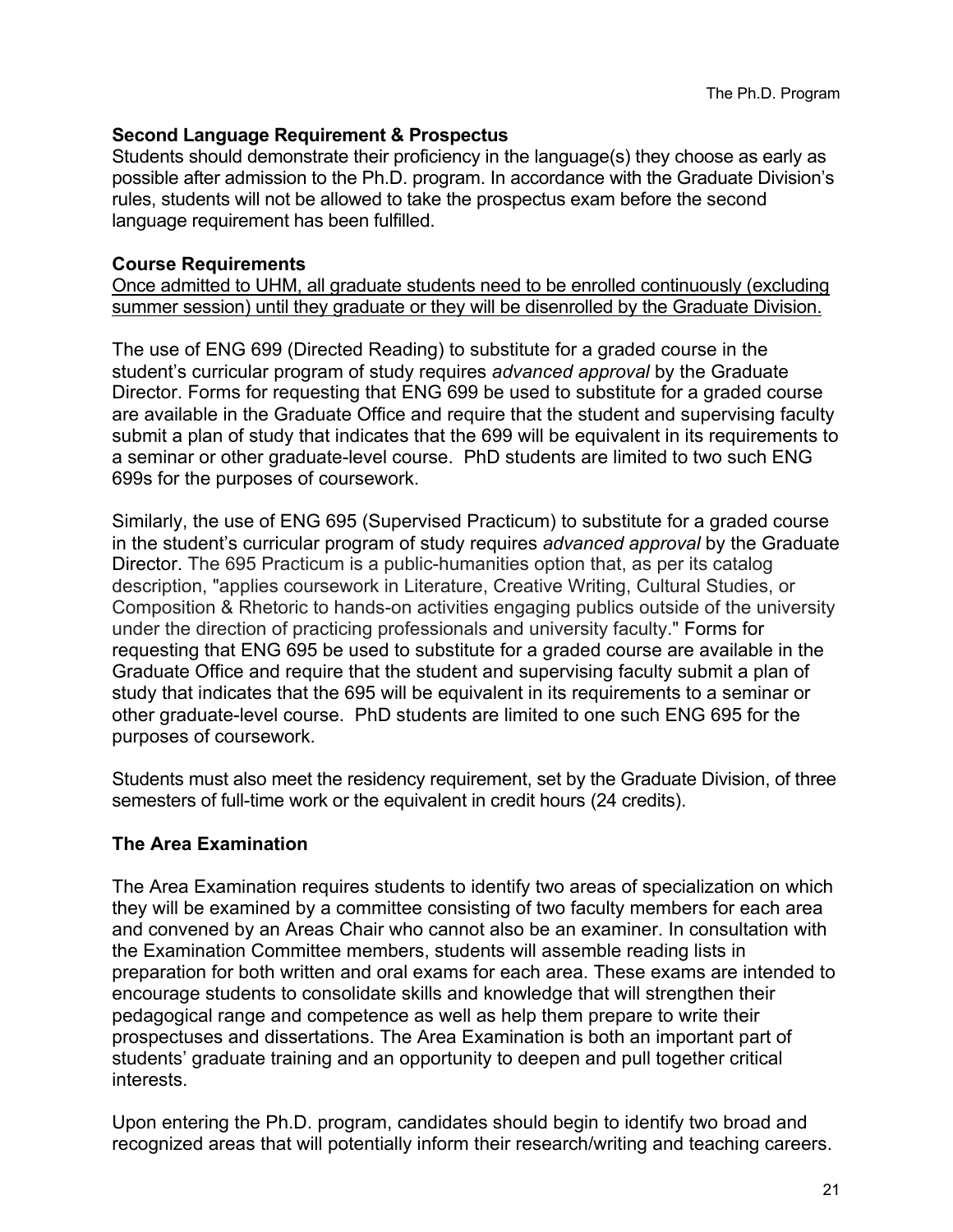The Ph.D. Program

Having the Area Examination in mind at this early stage will help students chart their course through the program. The conversation about potential areas will begin with the initial advising session with the Graduate Director. By the end of the semester in which they finish their required course work, candidates should have selected an Areas Chair and have begun working on officially proposing their two exam areas.

#### *Areas Chair*

The Areas Chair is responsible for overseeing the administration of the Area Examination (including the scheduling of meetings of the whole committee), for mediating between the student and other members of the committee if necessary, and for approving the written exam questions before they are given to the student. Students may choose their own Areas Chair from among the graduate faculty in English, but they should be aware that the Areas Chair *cannot* also serve as an examiner.

#### *Areas*

Working with their Areas Chair and the Graduate Director, students develop two clearly defined areas with concise and cogent titles. The Graduate Director submits the titles to the GPC for approval. The GPC may ask students to revise their titles before voting to approve them.

While the areas should articulate with each other, they must not excessively overlap. The subjects covered in an area should be no narrower than those in a standard upperdivision course for English majors, and no broader than the areas governed by MLA Divisions (e.g. The English Romantic Period, Literatures of Hawai'i, Postcolonial Theory, Composition Theory). Such areas should be delimited by the critical issues and problems addressed in them, and/or by the historical developments studied in them. The examination process should prepare students to participate in each area as scholars and teachers, in part by ensuring familiarity with "major" texts and approaches in the area as it is currently defined by significant institutions and scholars in the field. A well-prepared student should be able to envision teaching several upper-division English courses in the area, and should be able to do dissertation research in each of their areas. A list of previously approved areas is available from the Graduate Director.

## *Area Examiners*

When the student, in consultation with the Graduate Director, has determined the areas, the Graduate Director will submit the area titles to the Graduate Program Committee for approval. Once the titles are approved, the Graduate Director will select two faculty members with expertise in each area to serve on the exam committee; if necessary, examiners may come from outside of the Department. Students should not approach faculty members directly with requests to serve on the committee as examiners; the selection of examiners is the responsibility of the Graduate Director.

The Areas Chair will convene an initial meeting with the student, the examiners, and the Graduate Director to review the ground rules and expectations for the exam and to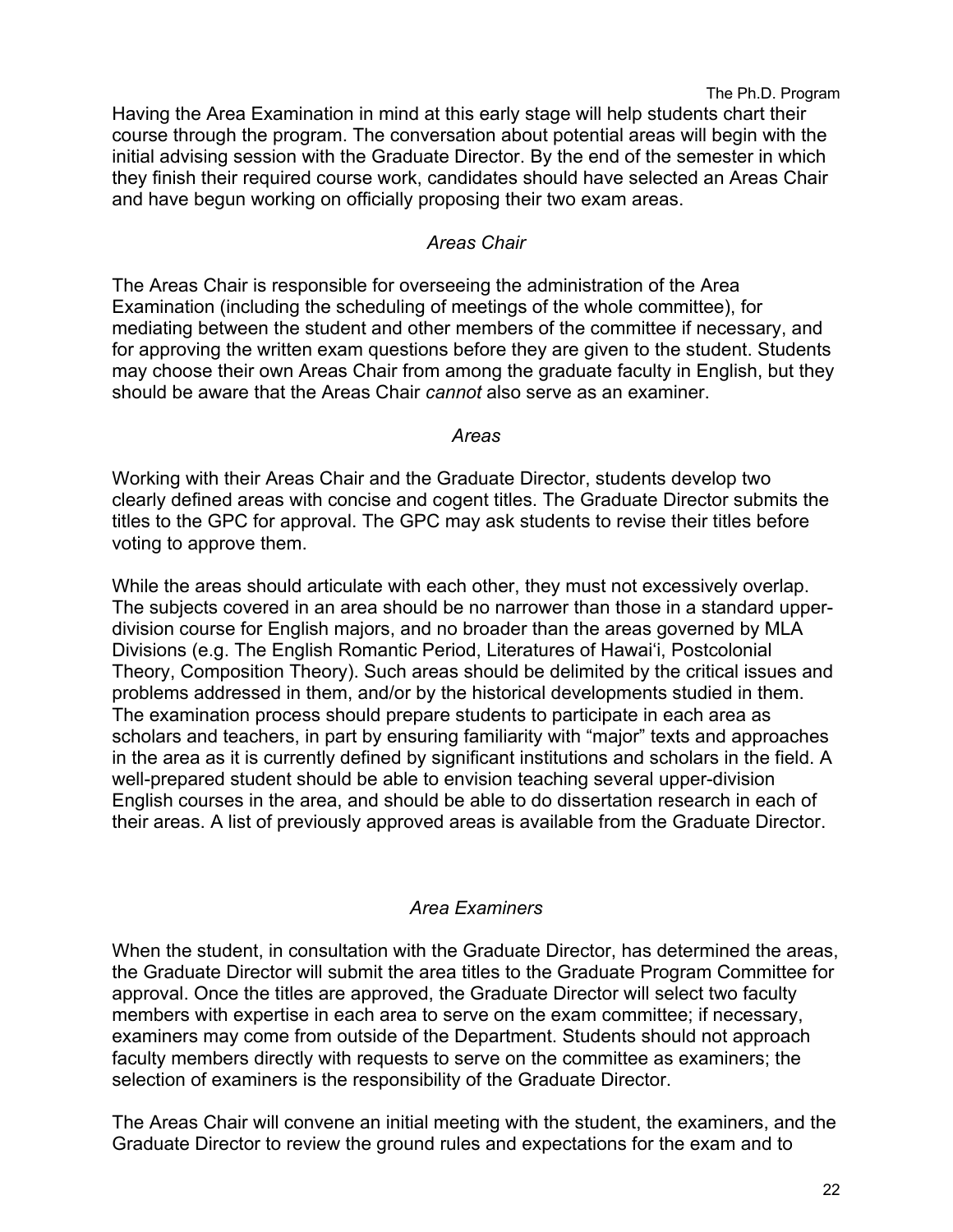discuss likely timetables for the completion of the Areas Proposal and the reading lists, as well as tentative dates and times for the written and oral exams. As soon as possible after this meeting, the candidate should meet with the examiners in each area to begin working on the proposal and the lists.

# *Areas Proposal and Reading Lists*

After the initial meeting, the student will compose a five-page Areas Proposal articulating the relationship between the two areas, their connection to the student's dissertation project, and their relevance for the student's future teaching. The student will send the draft of the proposal to all four examiners and a provisional reading list for each area (formatted in MLA style) to the examiners in each area. As necessary, examiners will suggest revisions to the proposal and additions to the lists. The minimum number of texts for any one list is 50; the maximum is 75. When the student and the examiners are satisfied with the proposal, the student sends the proposal, signed by all four examiners and dated, to the Graduate Director. When the reading lists have been finalized, the student sends the lists, signed by the examiners in each area and dated, to the Graduate Director.

## *Portfolio*

While preparing for the written exams, the student will generate the following components of a portfolio:

•1 syllabus for an advanced undergraduate class and 1 for a graduate seminar, integrating both areas as appropriate. Students may opt to devote one syllabus to each area.

## AND

•1 script for an original conference paper (no more than 10 pages, including bibliography) on a topic relevant to the areas, integrating both areas as appropriate. The student may not use a paper produced for purposes other than the exam.

#### OR

•1 artist's statement (no more than 10 pages, including bibliography) articulating how the areas intersect in the student's creative work. This statement may serve as the foundation for the student's prospectus and the critical introduction to the dissertation.

OR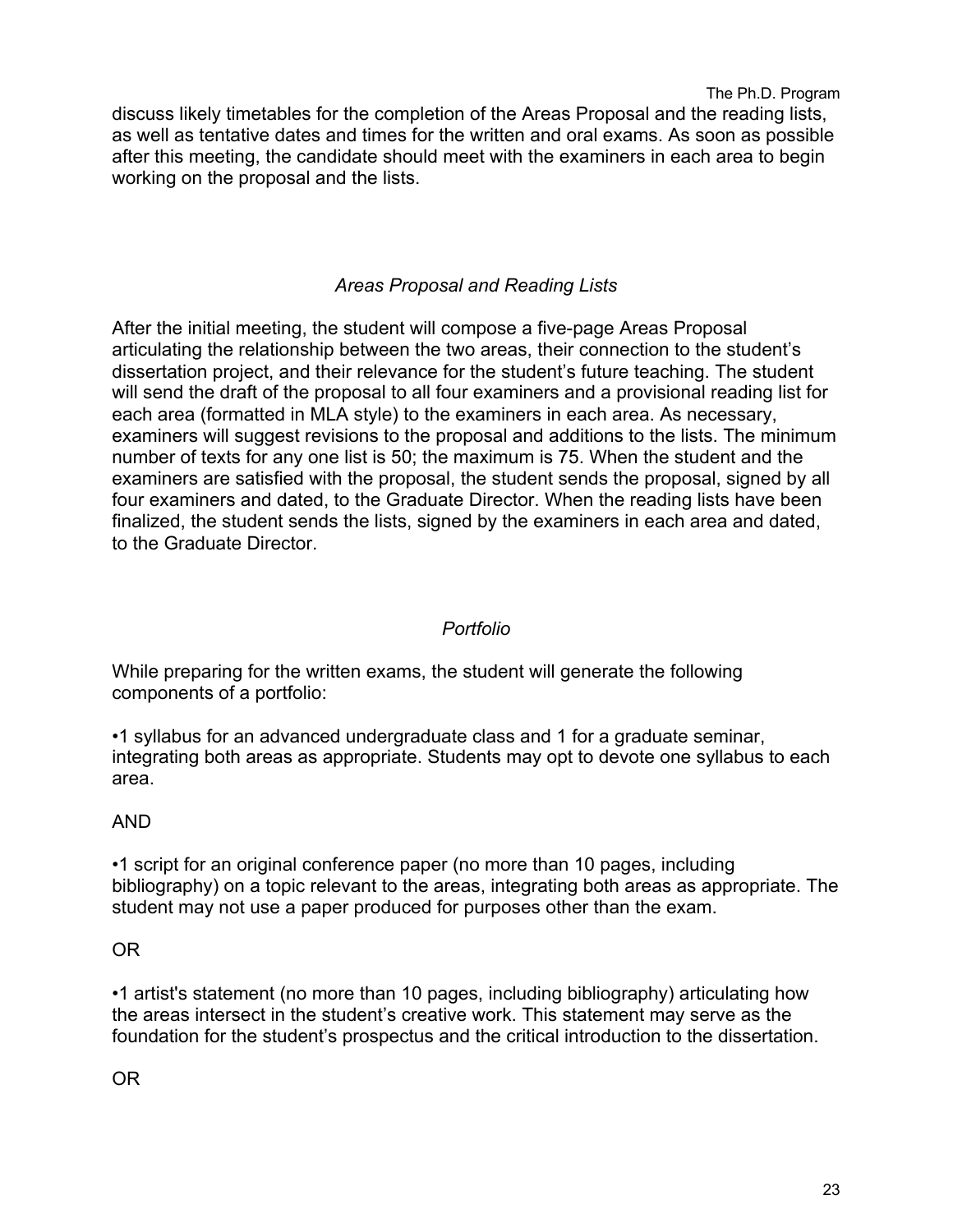•1 proposal (no more than 10 pages) for a public humanities project (for example, a public reading series, a community-based writing project, or a website/media project) that articulates how both areas inform the student's approach to community outreach.

Students may confer with their examiners as they develop the portfolio, which must be submitted to all four examiners, the Areas Chair, and the Graduate Director *no later than the date of the departure-text meeting.* The lists, the written exams, and the portfolio will be the basis for the oral exam.

#### *Written Exams*

When the student feels ready to take the exam, the Areas Chair will convene a meeting with the student and the four examiners two weeks (or less, at the candidate's request) before the first written exam. At this meeting, the committee will set dates and times for the written and oral exams, and the student and examiners will select texts from the lists that the examiners may refer to or quote from directly in their questions for the written exams.

These departure texts offer just that, a point of departure for the examiners' questions and the student's answers. For each area, the pair of examiners will choose 2 texts from the list, typically one from each examiner, and the student will choose 2, with the option for the candidate only of adding 2 more. It is expected that the student will know these texts thoroughly and will also demonstrate an ability to generalize using appropriate examples from these texts. Works by examiners and by partners of examiners should not be selected as departure texts; nothing precludes students from discussing these texts in their answers. The Graduate Program recommends that examiners be mindful when selecting departure texts of how texts by close friends or relations may put added pressure on the student. Students and examiners may "bundle" a small number of articles or other shorter texts (typically no more than 3) to serve as a single departure text. A single shorter text may serve as a departure text if it has been especially influential in the field of study represented by the area.

After this meeting, the student may no longer consult with the examiners about the exam.

Two weeks after this meeting, the student will take the first written exam. For each exam, the student will have 72 hours to answer the examiner's questions and send their answers to the Areas Chair. *No more than two weeks may elapse between the last day of the first written exam period and the first day of the second written exam period.*

Examiners for each area must send their questions to the Areas Chair for review *no fewer than two days prior* to the start of each written exam. At the agreed-upon time, the Areas Chair will send the questions to the student, and the student will return answers to the Areas Chair within 72 hours of receiving the questions. Student responses are typically no fewer than 20 pages in length (in total) and should not exceed 40 pages, and they should give roughly equal space to each question the student is required to answer. For example, if a student is asked to answer 2 questions, each answer should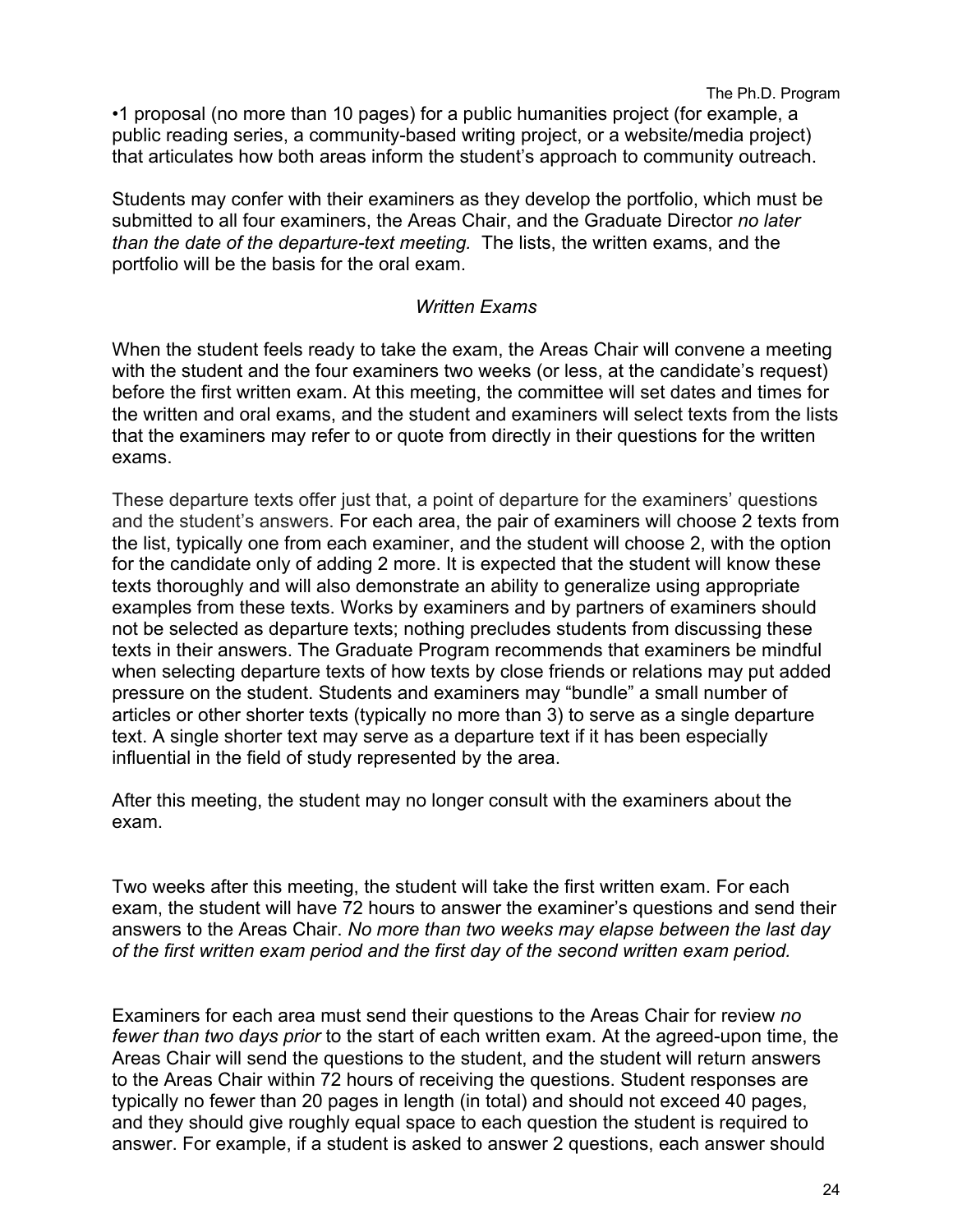be no fewer than 10 pages long.

Each exam will be read by the two examiners and graded pass or fail. Examiners may not confer as they make their assessments and must separately convey their decision to the Areas Chair. Examiners have 2 working days to communicate their decisions to the Areas Chair; notification of pass or fail must be given to the student within 3 working days after the exam. In the event of a split decision, the Areas Chair must immediately report this result to the Graduate Director, and the exam will be read by a third faculty member chosen by the Graduate Director. The student is not informed of the split decision, and only the Graduate Director and the Areas Chair should know the identity of the third examiner.

If the student fails a written exam, they may opt to continue with the scheduled sequence of exams or to resume the sequence after the failed area is retaken. In either case, if a student fails a written exam, they must meet with the Areas Chair and the examiners to discuss the reasons for the failure and to schedule a second exam. In accordance with Graduate Division's exam policy, students who fail a written area exam a second time will be dismissed from the program.

All work submitted for the written exam must be the candidate's own, must be written for the exam, and must be properly cited. If an examiner suspects or determines that documentation procedures are faulty to a degree that calls the integrity of the examination into question or determines that the examination is plagiarized, the examiner must fail the examination. The examiner must report to the Areas Chair that plagiarism is one but not necessarily the only reason for the failure. The Areas Chair must immediately inform the Graduate Director that plagiarism is the reason for the failure. Regardless of the second examiner's determination, the examination will be considered a failure. The Areas Chair will convene a meeting of the student, the examiners, and the Graduate Program Director to discuss the reasons for the failure, to determine whether the student should be given an opportunity to retake the examination, and if so, what changes need to be made to prevent a similar decision, which would mean dismissal from the program. Depending on the decision at this meeting, the student will either reschedule the examination for a time agreed upon by the student and the examiners or be dismissed from the program.

## *Oral Examinations*

One week after the second written exam is completed, the student will meet with the Areas Chair and the four examiners for a two-hour oral examination. The oral exam cannot take place until both written exams have been passed. The written exams (which should be copied and distributed to all committee members by the Areas Chair) may provide a starting point for the oral exams, but this exam should address major issues in the area as a whole, as well as the portfolio materials. During the oral exam, up to 50 minutes may devoted to each area.

The decision about whether the candidate passes a given area is wholly up to the two examiners in each area. If they decide that the student needs to retake the oral exam in their area, they should meet with both the student and the Areas Chair to discuss the reasons for the failure. The process continues until both examiners are satisfied.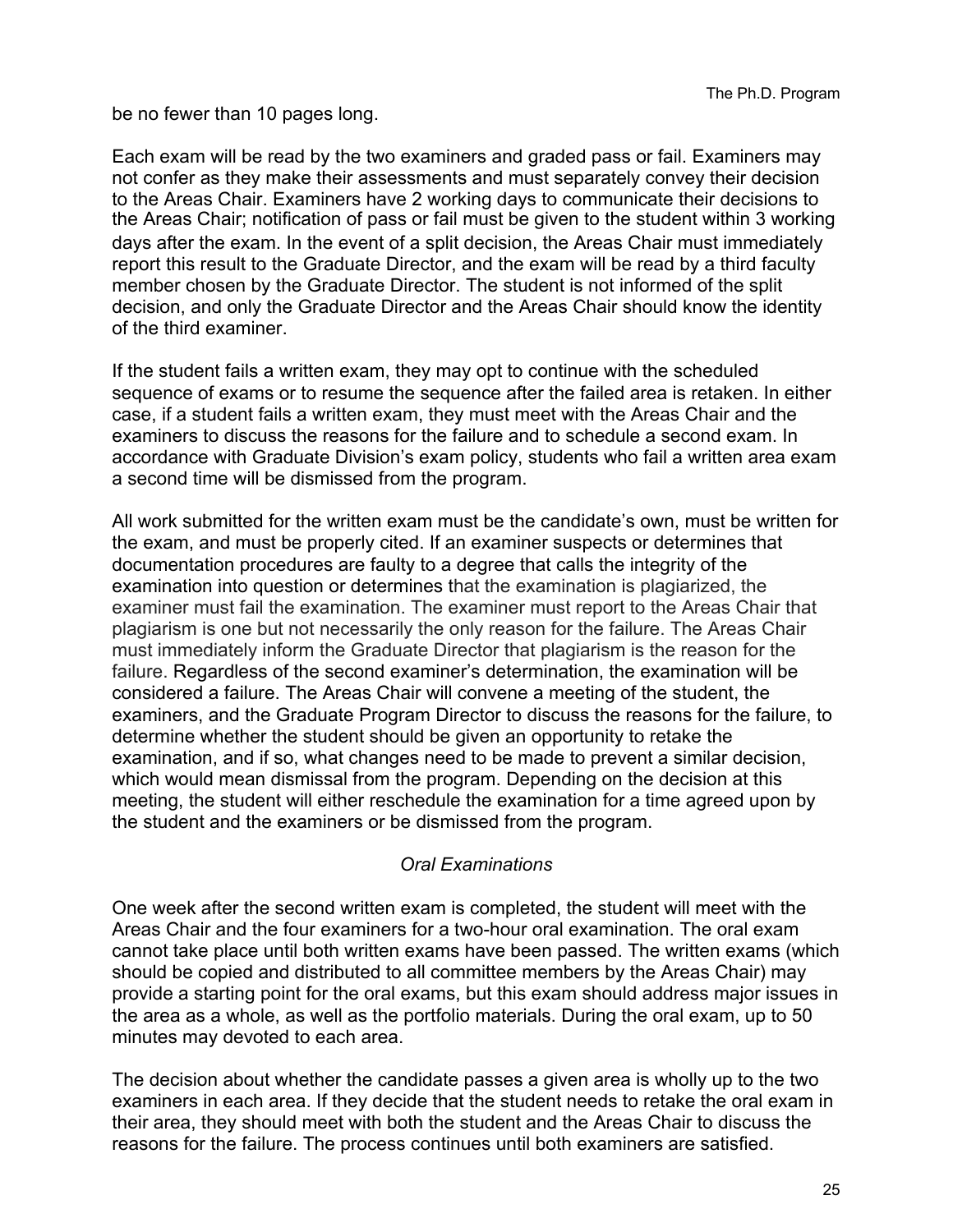#### *Accommodations*

Any student who feels they may need an accommodation for the written and/or oral portion of the area exam based on the impact of a disability is invited to contact the Graduate Chair, who can work with the student and the KOKUA Program (Office for Students with Disabilities) to ensure reasonable accommodations. KOKUA can be reached at (808) 956-7511 or (808) 956-7612 (voice/text) in room 013 of the Queen Liliʻuokalani Center for Student Services.

#### *Area Examinations Workshops*

A workshop on preparing for the Areas will be offered annually in the fall semester, at which members of the Graduate Program Committee will review guidelines and expectations for both examiners and examinees. Copies of the handout used for the Areas workshop are available from the Graduate Director.

#### **The Dissertation**

#### *Preparation*

The dissertation should be an original inquiry into a significant problem in literature or writing or an original and substantive creative work, suitable for publication. Within those bounds, there is an infinite range of possible subjects and forms for the dissertation. Each student's progress towards completion of the dissertation will be unique, but there are a certain number of steps that all candidates must go through, starting with the following three-step process intended to get them started on their dissertations.

**1. Dissertation Advisor and a Doctoral Committee.** Students should choose a Dissertation Advisor and Committee as soon as possible after the Area Exam has been passed. The committee consists of at least five members of the graduate faculty, chosen by the student with the faculty member's consent and with the approval of the Graduate Director. The majority of the committee will ordinarily be graduate faculty from the Department of English, but at least one member must be from another field.

**2. Prospectus.** Students must submit a written prospectus of the dissertation project to the Doctoral Committee. The GPC recommends that this prospectus be 10-15 typed, double-spaced pages, and that scholarly prospectuses include, 1. an overview of the purpose and significance of the work, 2. a literature review and a positioning of the project within related scholarship, 3. a chapter-by-chapter description of the intended work, 4. a working bibliography formatted in MLA style with option that it be annotated. Creative-writing prospectuses might provide, depending on the project, several of the following, 1. an overview of the envisioned project, 2. a situating of the project within appropriate genres and/or movements or traditions, 3. a discussion of influences, literary and extra-literary, 4. a discussion of formal challenges and/or theories or approaches to language that inform the project, 5. a discussion of the thematic aims of the work, 6. a discussion of kinds of research that will inform the project, 7. a working bibliography formatted in MLA style with the option that it be annotated. An annual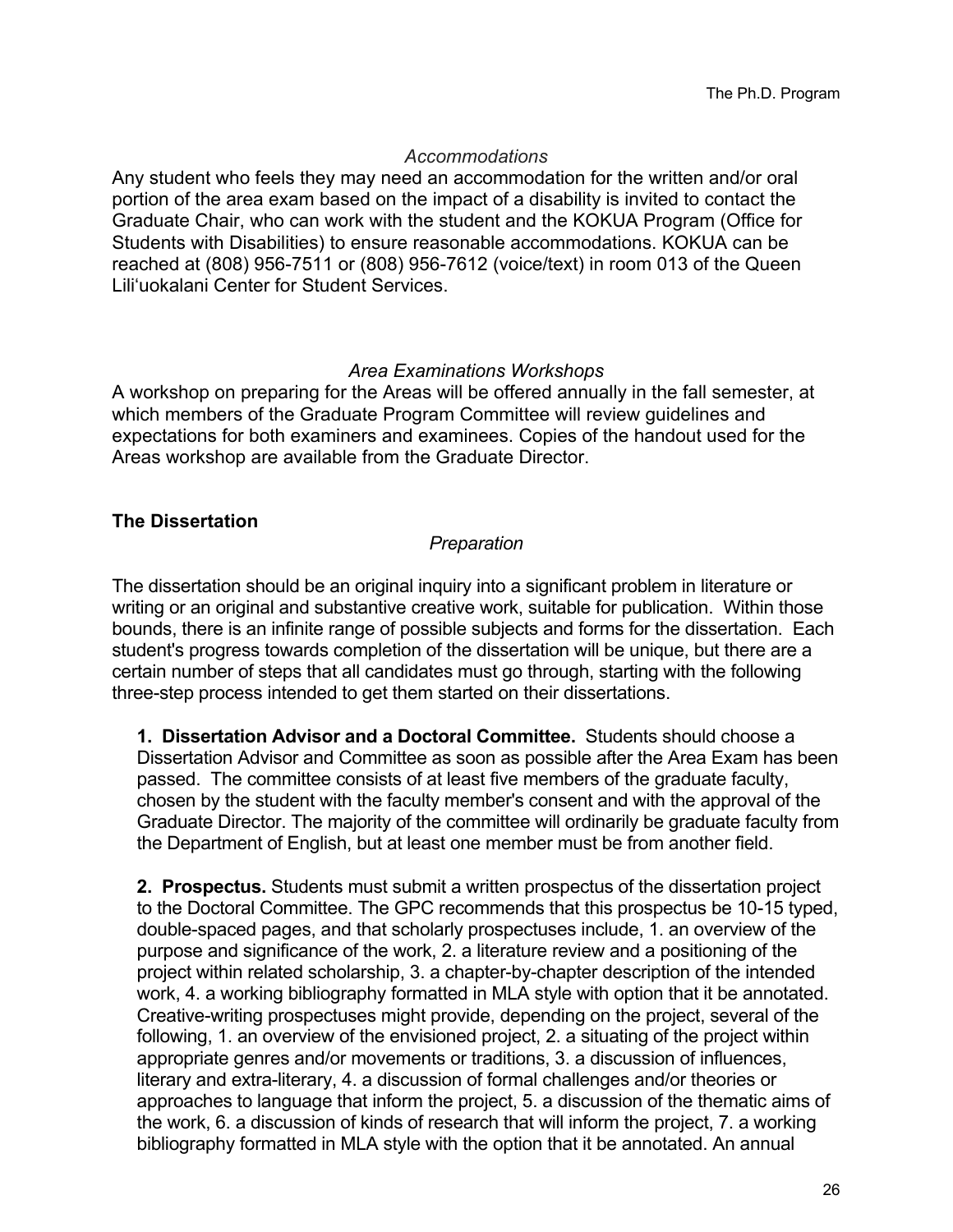workshop will be held on prospectus writing.

**3. Oral Comprehensive Examination.** Students must discuss the prospectus with the Doctoral Committee in a 90-minute colloquium, at the end of which the committee will either approve the topic and the commencement of the candidate's work on the dissertation or ask that the prospectus be revised. In accordance with Graduate Division policies, a student who fails the exam may repeat it once. A student who fails the exam for the second time is dismissed from both the graduate program and the Graduate Division. The Advisor is responsible for making scheduling arrangements for the exam.

Students may advance to candidacy only once they have passed the oral comprehensive examination and completed the second language requirement (see the PhD Requirements sheet for details).

#### *Writing and Consulting with the Dissertation Advisor and Committee*

The writing of the dissertation can be carried out in a variety of ways. The candidate may work primarily with a single advisor, passing the dissertation on to the other committee members in preparation for the doctoral defense; or during the writing process, the candidate may submit drafts of individual chapters or complete drafts for evaluation and commentary by one or more members of the committee in addition to the advisor, as appropriate. In all cases, the candidate must reach agreement with the committee about each member's role in the process and the amount of time granted between submission and response.

All creative writing Ph.D. dissertations must include a critical introduction. This introduction (at least 15 pages in length) should address all of the following: 1) Your development as a creative writer and the development of your thesis; 2) The form (craft elements and techniques), content (themes and subject matter), and genre(s) of your thesis; 3) The writers, texts, or literary movements/traditions that influenced your thesis; 4) Your aesthetics and/or style; 5) The theories that have shaped your thoughts about writing and/or your writing itself. The student will work with the dissertation committee, and especially with the Dissertation Advisor, to determine how this critical introduction can best situate the dissertation as a whole.

Students must also meet the style requirements set by the Graduate Division: http://manoa.hawaii.edu/graduate/content/style-policy

*Human Subjects:* Students doing research for a Ph.D. dissertation that involves the use of human subjects, including the use of interviews, pictures, or surveys of living persons, must report their plans for research to the Human Studies Program Institutional Review Board (IRB) **prior to the involvement of human subjects in the research project.** This Board is mandated to insure ethical treatment of the human subjects of research. Most research in our department will be "exempt" from full review by the Board, but it must still be reviewed and approved.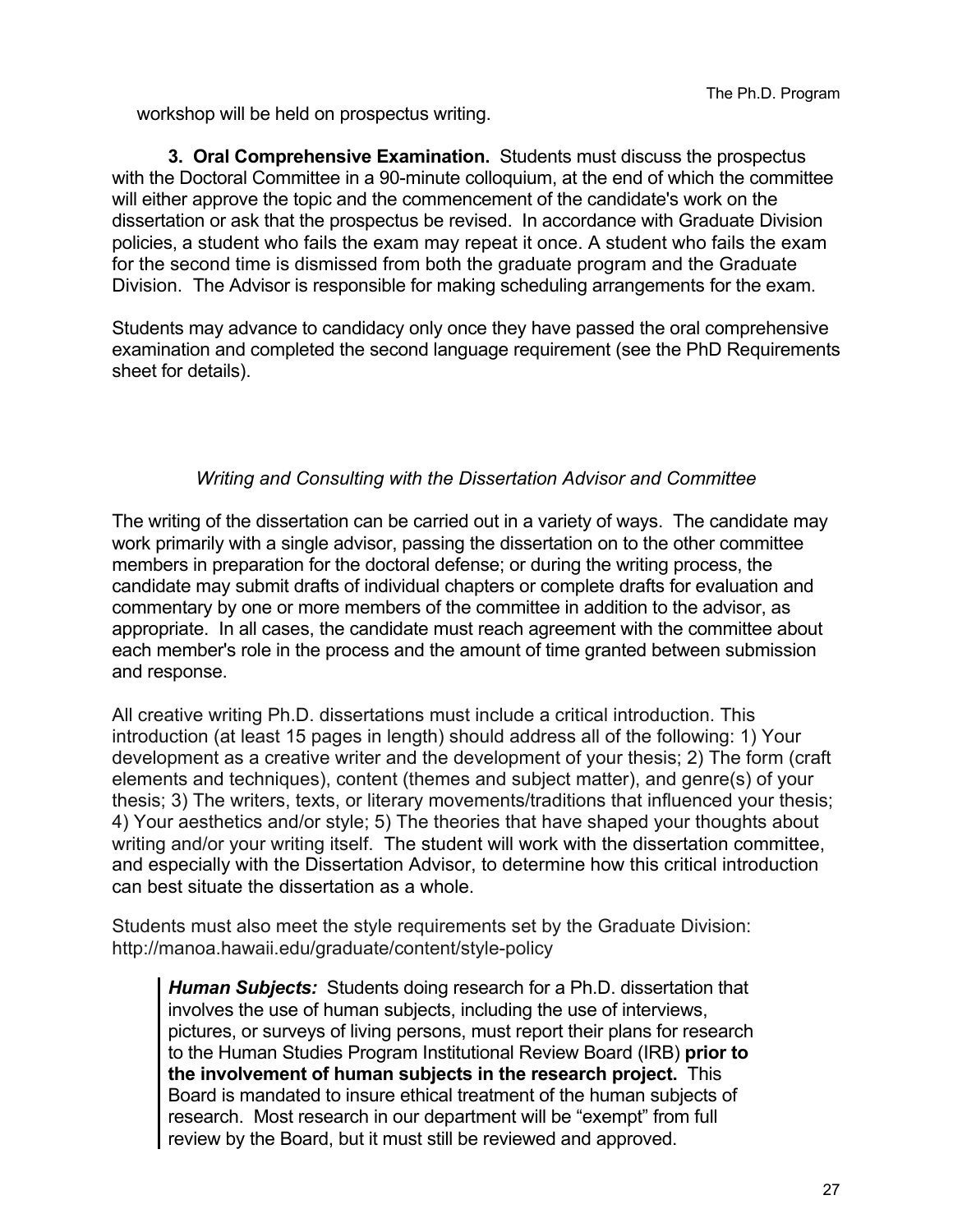To receive "exempt" status, researchers must report their research on an Application for Exempt Status for Human Subjects Research. Filling out this form at the beginning of any research for a dissertation is essential. Later applications may be refused and the IRB has the power to disallow unapproved research and forbid its use in the dissertation. Information is available on the Office of Research Compliance website: https://researchcompliance.hawaii.edu/. All students planning research involving human subjects should consult the website at the beginning of their project.

#### *The Doctoral Defense*

The final step in the dissertation process is the doctoral defense, a 90-minute discussion with the Doctoral Committee, which is open to all members of the campus community. The Doctoral Advisor makes the scheduling arrangements. Ideally, all members of the committee will have had the opportunity to comment on the penultimate draft of the dissertation, and the candidate will have had the opportunity to make revisions in response to these comments. Regardless of the preceding discussions, the defense provides the opportunity for the candidate to summarize the intentions of the document submitted and to comment on its significance to the field. The committee will ask questions about, comment on the strengths and weaknesses of, and discuss the larger implications of the project. At the conclusion of the defense, the committee will determine whether the candidate has successfully defended the project and whether the dissertation itself is acceptable in its current form or is in need of further revision.

In the event that one or more of the participants in a dissertation defense – including the candidate, chair, university representative, or other committee member – is unable to participate physically in the final defense, or if such participation would create a hardship, the dissertation committee's Chair, in consultation with the English Department's Graduate Director and the Department Chair, may approve remote participation for any of the participants as long as there are at least 3 committee members physically present at the defense. Possible grounds for approval of remote participation include documented medical reasons, financial or professional hardship if abroad, or personal and medical emergency circumstances. To initiate any remote-participation requests, a departmental Request for Remote Participation in Doctoral Defense form with all relevant signatures must be submitted at least six weeks prior to the defense, except in the case of extreme medical or personal emergency.

Students are advised that the university deadlines for completion of the thesis and the defense usually occur about four weeks or more before the end of each semester. However, because submissions are electronic, this is a soft deadline and, as long as the thesis director agrees and the graduate director is kept informed, the student may graduate as long as the electronic submission is done before 4pm on the last day of term (Friday before Commencement). The student and thesis director should update the Graduate Director by January 31 or September 30 with a defense date if their assessment is that a late submission would realistically allow the student to graduate that semester.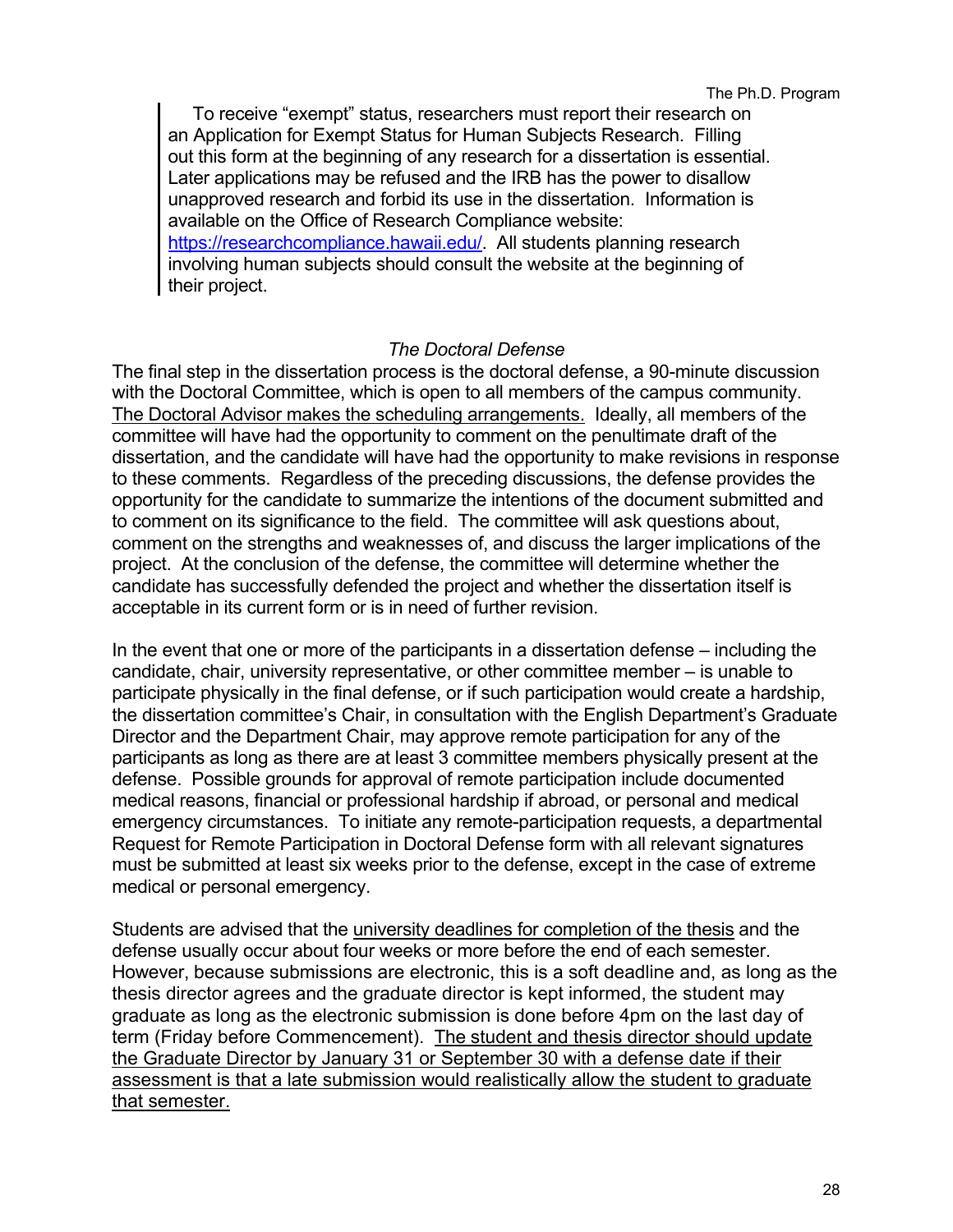#### *Permanent Suppression of Creative Writing Dissertations*

Ph.D. students in the creative writing track have three options when submitting their dissertation: submit the whole dissertation to ProQuest for public access; request that access to the full text be delayed for six months, one year, or two years; or request permanent suppression of the creative writing portion of their dissertation. For students opting for permanent suppression:

1. your dissertation abstract MUST include the following language: The creative work in this dissertation is suppressed in the UH institutional repository, Kahualike, kahualike.manoa.hawaii.edu. Inquiries about the creative work should be made to (name of candidate for graduation).

2. your dissertation abstract as well as your critical introduction will be submitted to ProQuest.

3. in addition to filling out the appropriate forms for ProQuest submission (see Graduate Division office checklist), you will turn in the creative portion of your dissertation and this form to the Library's listserv creativewriting-I@lists.hawaii.edu for electronic submission and suppression of your creative work.

4. you agree to request any changes to the suppression of your dissertation's creative work in writing to the Library's dedicated listserv.

For full details, see the Permanent Suppression Request Form for Creative Writing Dissertations.

#### **Ph.D. Sample timetable:**

As the Ph.D. program is designed to meet the needs of a wide range of students, there is no single way to proceed to the degree. All graduate students must be continually enrolled in the PhD program (fall and spring semesters) until they finish the degree; however, students may apply for a leave of absence if circumstances warrant leaving the program for a time.

The following timetable assumes that students either are Graduate Assistants or are working part-time, and hence can take only two courses per semester. Those able to work full-time on their Ph.D. will generally move through the requirements more quickly.

| Sample timetable for Ph.D. Graduate Assistants and part-time<br><b>students</b> |                                                                                                                                                  |  |
|---------------------------------------------------------------------------------|--------------------------------------------------------------------------------------------------------------------------------------------------|--|
|                                                                                 | Graduate Assistants must enroll in ENG 605 in their<br>first semester                                                                            |  |
|                                                                                 | Take two courses each semester                                                                                                                   |  |
| First year                                                                      | Begin work on the second language requirements<br>and/or the two courses outside the department<br>Attend Department and University lectures and |  |
|                                                                                 | colloquia                                                                                                                                        |  |
| Second year                                                                     | Take two courses each semester. By the end of the<br>second year, most students will have completed eight                                        |  |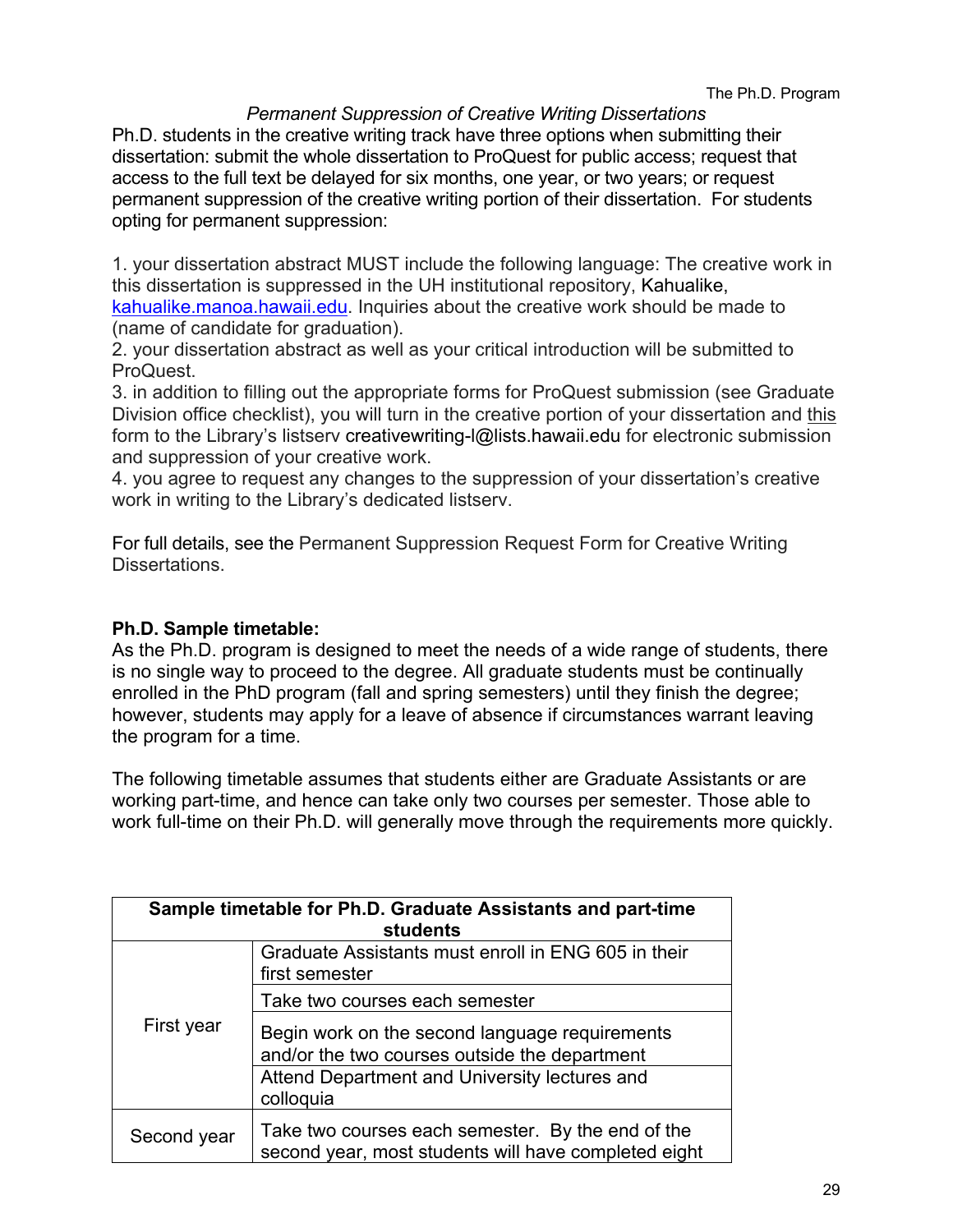|             |                                                                                                                                       | The Ph.D. Program |
|-------------|---------------------------------------------------------------------------------------------------------------------------------------|-------------------|
|             | required courses.                                                                                                                     |                   |
|             |                                                                                                                                       |                   |
|             | Continue work on the second language requirement                                                                                      |                   |
|             | By the end of the second semester, choose an advisor<br>who will chair the Area Exam Committee and formally<br>select the three areas |                   |
| Third year  | Complete the Area Exams                                                                                                               |                   |
|             | Complete second language requirements. Do any<br>additional course work.                                                              |                   |
|             | Begin drafting a prospectus for a dissertation                                                                                        |                   |
| Fourth year | Complete any outstanding requirements                                                                                                 |                   |
|             | Select an Advisor and Dissertation Committee                                                                                          |                   |
|             | Take the oral exam on the dissertation prospectus (the<br>"Comprehensive Exam")                                                       |                   |
|             | Begin work on the dissertation                                                                                                        |                   |
|             | In the Fall, attend the workshop for candidates entering<br>the job market                                                            |                   |
| Fifth year  | Complete the dissertation. Defend it.                                                                                                 |                   |
|             | Enter the job market by preparing a dossier and<br>applying for jobs                                                                  |                   |

Excerpted from the Office of Graduation's website: *Effective Spring 2015, for master's and doctoral students, academic probation will be placed on a student's record at the end of the 7th year, rather than at the end of the 5th year. However, this does not preclude a graduate program from requesting an academic probation action if they deem appropriate, sooner than year 7. Official correspondence will be sent from Graduate Student Services with further information at the time of the probation action.*

We strongly encourage students to complete their work within a seven-year period.

The following workshops, offered annually, are meant to assist students in their preparations for the various stages of their degree: Workshop on the Area Exams (Fall and Spring), Workshop for Job Searches (Fall), Workshop on Abstract Writing (Spring), Workshop on Prospectus Writing (Fall). Students are encouraged to attend these workshops early in their Ph.D. work.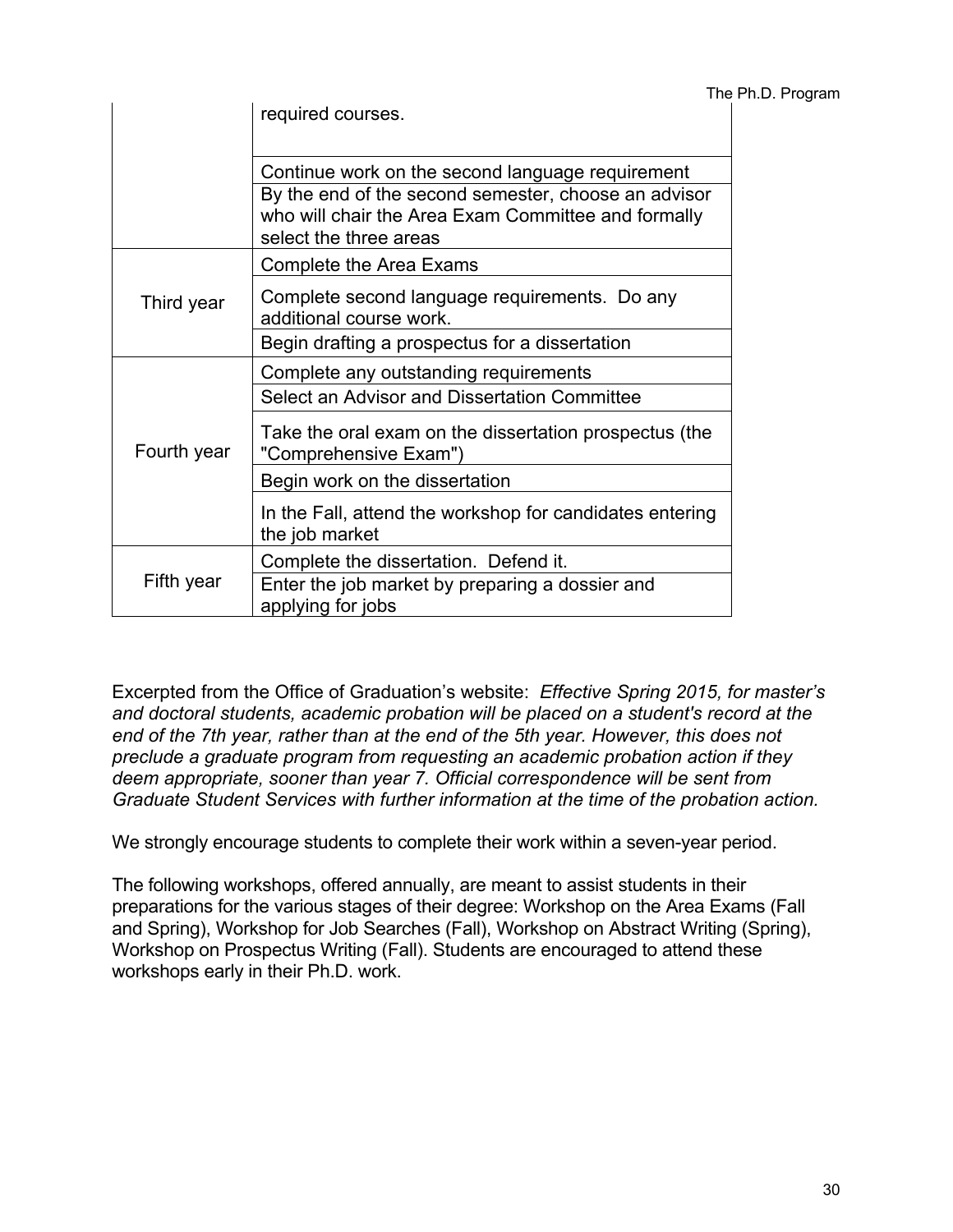# **Financial Aid**

The English Department administers a number of financial awards and prizes for graduate students, details of which are described below. Information about sources of need-based financial aid, including tuition waivers, loans, and work-study positions, may be found on the Financial Aid Services website http://www.hawaii.edu/fas/. Information about grants and fellowships offered by external agencies may be found on the Graduate Division website as well as the English Department website.

On- and off-campus job opportunities are available through the Student Employment & Cooperative Education website: http://www.hawaii.edu/sece/

Students who are interested in participating in the educational and research programs of the East-West Center may find information about East-West Center Graduate Degree Fellowships at http://www.eastwestcenter.org/?id=865.

#### **Assistantships**

For Ph.D. students, the principal form of financial aid that the Department provides is its graduate assistantships. In addition to financial support, these assistantships offer instruction and experience in teaching composition and literature at the college level. Graduate assistantships are normally offered for a four-year period, subject to the continued availability of funding and to the student's maintenance of a satisfactory academic and teaching record. An assistantship includes both a half-time appointment as a member of the faculty and a full tuition waiver (exclusive of fees) applicable to Fall and Spring UHM courses. Tuition waivers for summer UHM courses are also available; contact the English Graduate Office for details.

More information on the graduate assistantships is contained in a separate "Graduate Assistants Guide" that is available from the English Graduate Program Office.

Since most students do not complete their degrees in four years, the department attempts to provide options for lectureships through the seventh year. Such lectureships are dependent upon funds available to the department for lecture positions.

#### **Mentorship Teaching Assistantships**

Mentorship T.A.-ships (M.T.As) offer a quarter-time faculty appointment and a 50% tuition waiver (exclusive of fees) applicable to Fall and Spring UHM courses. Tuition waivers for summer UHM courses are also available; contact the English Graduate Office for details. Specific assignments are made by the Graduate Director in consultation with the Mentorship Program Director . M.T.As are expected to work 10 hours a week. More information on the assistantships is contained in a separate "Mentoring Teaching Assistants Guide" that is available from the English Graduate Program Office.

#### **The Paul Lyons Scholarship**

This scholarship benefits MA students at the University of Hawai'i at Mānoa whose scholarship and research interests focus on the Literatures and Languages of Oceania (Pacific islands, including Hawai'i and Aotearoa). No preference will be given to which degree program as long as the scholar's academic focus is related to this purpose.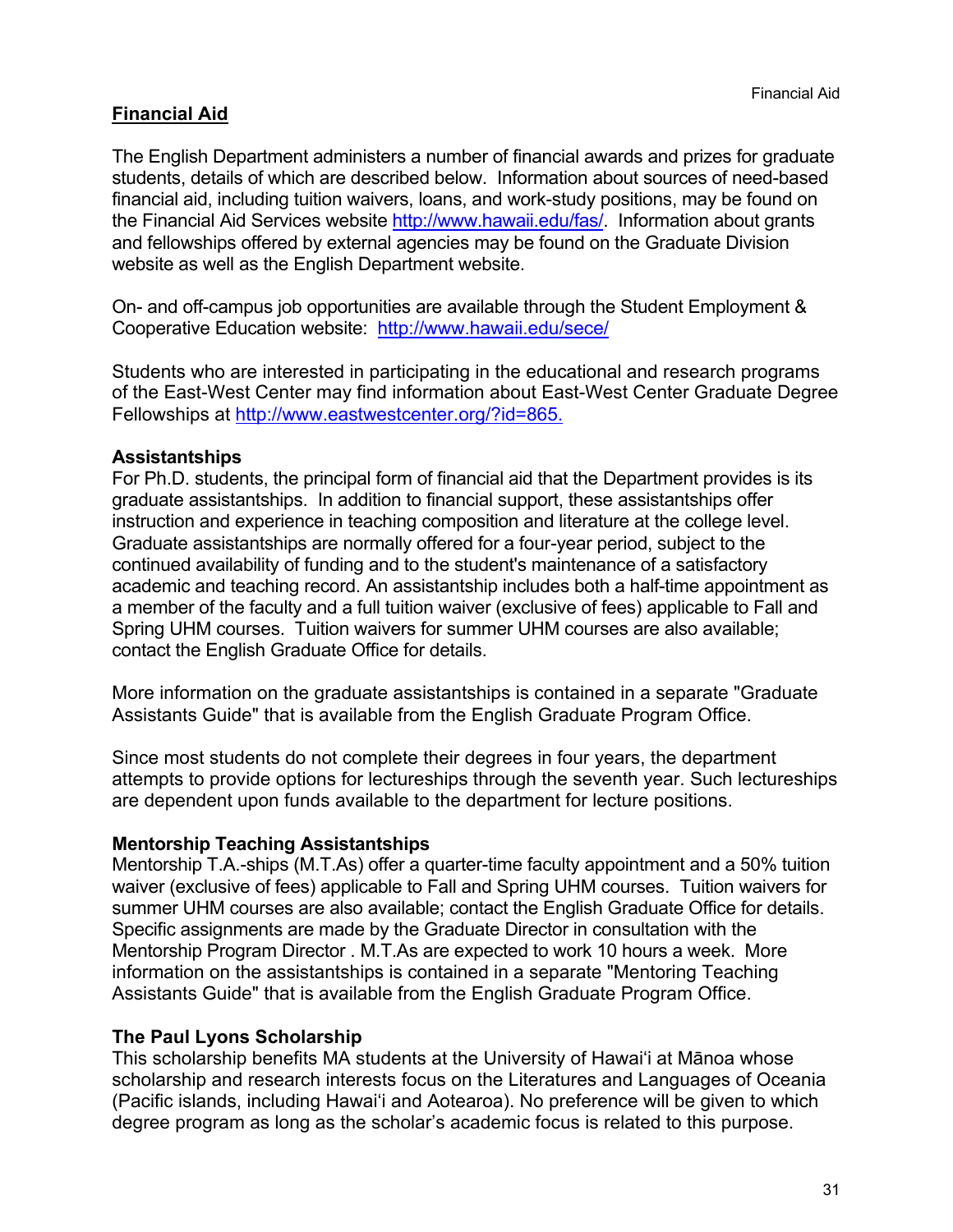Funds shall be used for costs associated with attendance (e.g. tuition, books, fees, etc.).

#### **The Red Mandarin and Lady Yi-suen Shen Scholarship**

This scholarship was endowed by a former English Department faculty member, Yao Shen, in honor of her mother and her father, a high official in the Chinese court. It provides the equivalent of resident graduate tuition for a Master's candidate in English. Awardees are selected by the Graduate Director based on eligibility and ranking at admission; there is no application process for this scholarship.

#### **Internships**

Funded by the Grace K.J. Abernethy Fund for Mānoa Journal, the apprenticeship offers a stipend and the opportunity to gain experience in professional editing and publishing by working in the offices of the international literary journal *Mānoa*. The stipend consists of \$4,000 to \$5,000 for the first semester, with an option to continue the second semester for an additional \$4,000 to \$5,000; amounts are contingent on funding. Both Master's and Ph.D. candidates with interest or experience in the professional editing of a literary publication are eligible to apply. Information on the apprenticeship can be viewed in STAR Scholarships.

#### **Prizes**

A number of prizes are offered each year to graduate students in English, including the Abernethy Creative Writing Award for Master's candidates in Creative Writing; the *Biography* prize, a cash award for the best publishable paper in biography by a Ph.D. student; and a number of other writing prizes and awards; the Elizabeth McCutcheon Award in Literary Studies for a beginning MA or PhD student; the UH Foundation Tu Travel Fund; the Paul Lyons Scholarship for an MA student focusing on the Literatures and Languages of Oceania; the GSO and English Department Travel Fund awards. Details are announced in the Department at the appropriate time.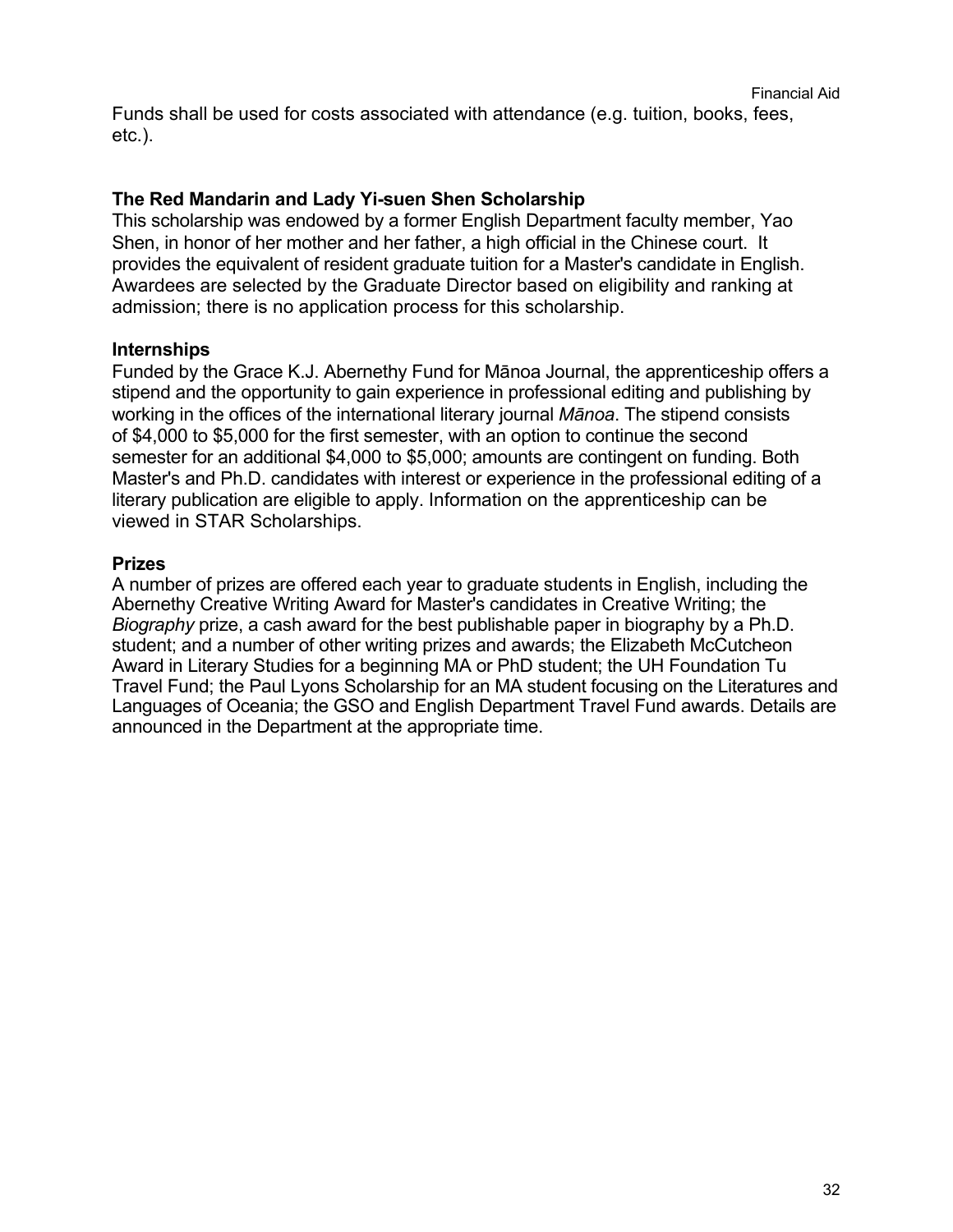# **Graduate Faculty**

- **Allen, Sarah, Ph.D.:** composition theory (subjectivity and ethics), creative nonfiction, writing pedagogies
- **Chandra, Nandini, Ph.D.:** Marxism, critical theory, popular culture, comparative modernisms, childhood studies
- **Dasenbrock, Reed, Ph.D.:** modernism, literary theory, post-colonial literature, comparative literature
- **Desser, Daphne, Ph.D.:** 20<sup>th</sup>-century rhetorics, writing and difference, composition studies
- **Fantauzzo, Laurel, M.F.A.:** creative writing, nonfiction writing, journalism, Southeast Asian literature, Philippines literature, Philippine American literature, mixed race and third culture identity.
- **Feuerstein, Anna, Ph.D.:** Nineteenth-century literature and culture, Victorian studies, animal studies, cultural studies, political theory
- **Franklin, Cynthia, Ph.D.:** contemporary women's literature, ethnic American literatures, feminist theory
- **Fujikane, Candace, Ph.D.:** literatures of Hawai'i, Asian American literatures, feminist/nationalist critical theory and practice
- **Higginbotham, Derrick, Ph.D.:** Late medieval English Literature; Early modern literature; literary history; Shakespeare and his contemporaries; queer theories/gender studies/feminist theories; Marxism and economic criticism; queer African literatures
- **ho**'**omanawanui, ku**'**ualoha, Ph.D.:** Native Hawaiian literature, Pacific literature, literatures of Hawai'i, folklore and mythology, children's literature, translation studies
- **Howes, Craig, Ph.D.:** life writing, literary theory, research methods, 19th-century literature
- **Hsu, Ruth, Ph.D.:** modernism, ethnic literature, Asian American literature, feminist criticism
- **Kahakauwila, Kristiana, MFA:** fiction, creative nonfiction, contemporary literatures of Hawai`i & the Pacific, indigenous literatures of North America, magazine editing; publishing
- **Lyons, Laura, Ph.D.:** post-colonial literatures and theory, Irish literature, cultural studies

**Manshel, Hannah, Ph.D.:** American literature pre-1900, law, Black studies & literatures, indigenous studies & literatures, queer studies, decolonization, abolition.

**Nordstrom, Georganne, Ph.D.:** composition and rhetoric; writing program administration (writing center theory), cultural (indigenous and minority) rhetorics

**Payne, Darin, Ph.D.:** composition and rhetoric, computer-mediated writing, collaborative learning

Perez, Craig Santos, Ph.D.: international poetry and poetics, Pacific literature, Native American literature, indigenous theory, ethnic studies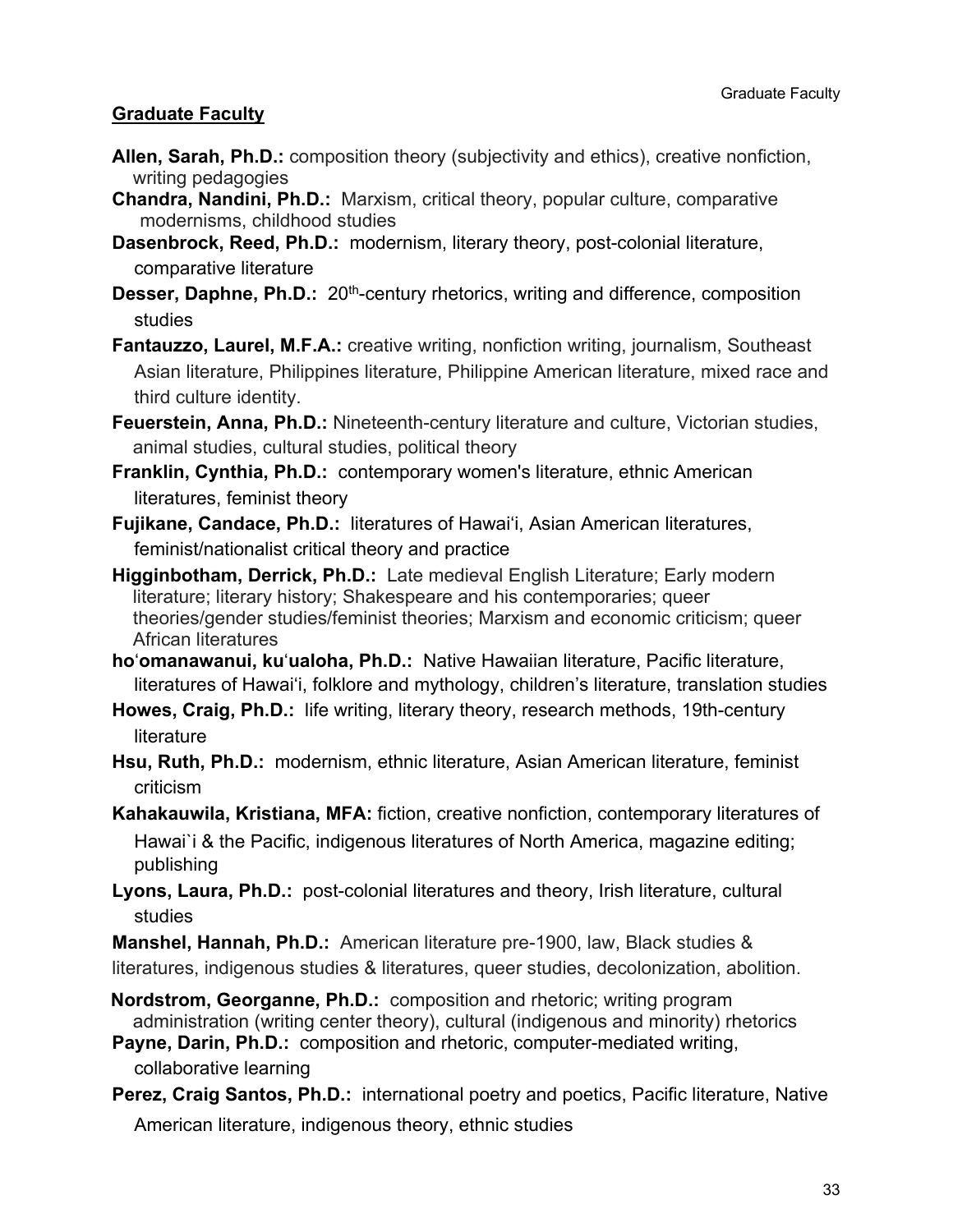- **Revilla, Noʻukahauʻoli, Ph.D:** contemporary poetry, Native Hawaiian literature and aesthetics, women of color literature and theory, Pacific poetry and poetics, indigenous queer theory, creative nonfiction, cultural studies, decolonizing methodologies
- **Ryan, Shawna**, **M.A.:** creative writing (fiction), Asian American literature
- **Sammons, Todd, Ph.D.:** Renaissance and 17th-century literature, Milton, science fiction, rhetoric
- **Seid, Danielle, Ph.D.:** American film & television history; film theory; narrative studies; feminist and queer media studies; critical race and ethnic studies; Marxist cultural studies; Asian American literature and culture; transgender studies
- **Shankar, S., Ph.D.:** postcolonial literature and theory, South Asian literatures, translation and translation studies
- **Taylor, Jack, Ph.D.:** African American literature, visual culture, critical theory
- **Vie, Stephanie, Ph.D.:** rhetoric and composition, digital rhetoric, social media, video gaming, popular culture, qualitative research
- **Warren, Joyce Pualani, Ph.D.:** Native Hawaiian literature, Pacific literature, American literature, Native Pacific epistemologies and cosmogonies (of darkness, space, and time), Native Pacific feminisms, postcolonialism, diaspora, literary nationalism
- **West, Emily, Ph.D.:** eighteenth-century literature, material culture and textual materiality, gender and sexuality studies, embodiment, history of science, children's literature and childhood, animal studies
- **Zuern, John, Ph.D.:** Life writing, fiction, narrative studies, comparative literature, digital literature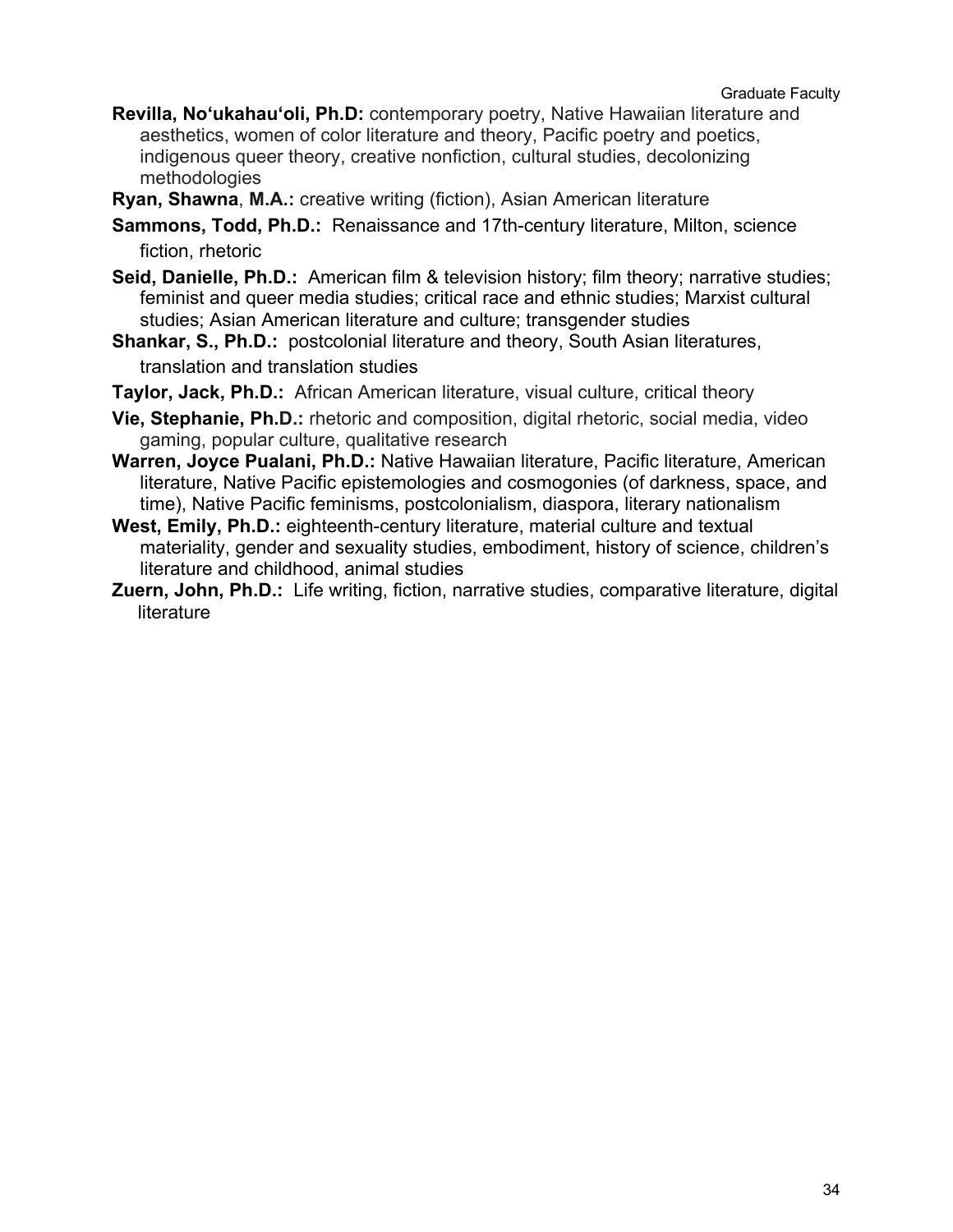#### **Emeriti**

- **Ardolino, Frank, Ph.D.:** Renaissance literature, drama
- **Bacchilega, Cristina, Ph.D.:** folklore, narrative, fairy-tale studies, 20th-century fiction, feminist criticism, translation studies
- **Caron, James, Ph.D.:** 19th-century American literature, Mark Twain, comic art and literature, popular culture
- **Carroll, Jeffrey, Ph.D.:** rhetoric and composition, American novel, fiction
- **Despain, LaRene, Ph.D.:** theory and practice of teaching composition, American literature, 20th-century fiction
- **Friederich, Reinhard, Ph.D.:** Renaissance, German, and comparative literature **Goldsberry, Steven, Ph.D.:** creative writing
- **Heberle, Mark, Ph.D.:** Renaissance literature, American Vietnam literature
- **Henry, James, Ph.D.:** workplace writing and subjectivity, composition studies, technical communication and its rhetorics
- **Hilgers, Thomas, Ph.D.:** composition, psychology and literature
- **Kellogg, Judith, Ph.D.:** medieval English and French literature, comparative literature, medieval women writers, Arthurian tradition
- **Man, Glenn, Ph.D.:** film, narrative, 19th-century British literature
- **Marsella, Joy, Ph.D.:** composition studies, writing across the curriculum, academic literacy
- **McCutcheon, Elizabeth, Ph.D.:** Renaissance and 17th-century literature, Milton
- **Menikoff, Barry, Ph.D.:** 19th- and 20th-century literature, textual criticism
- **Morales, Rodney, M.A.:** creative writing, Pacific literature, American ethnic literature
- **Nicholson, Peter, Ph.D.:** old English, Chaucer, medieval literature, English language
- **O'Mealy, Joseph, Ph.D.:** Victorian literature, literature and society, modern drama
- **Onopa, Robert, Ph.D.:** creative writing, science fiction
- **Pak, Gary, Ph.D.:** creative writing, literature of Hawai'i and the Pacific, Asian American literature, ethnic American literature
- **Peters, Joan, Ph.D.:** modern British and American literature, narratology, the British novel (1700-1945)
- **Phillips, Kathy, Ph.D.:** gender studies, literature of war, postcolonial literature
- **Quigley, Peter, Ph.D.:** (emeritus status pending) environmental literature, ecocriticism, critical theory, 19th century American and British lit, cyber literature
- **Rieder, John, Ph.D.:** literary and cultural theory, science fiction, British romanticism
- **Schultz, Susan, Ph.D.:** (emeritus status pending) 20th-century poetry in English, American literature, creative writing
- **Stempel, Daniel, Ph.D.:** 19th-century literature and philosophy, criticism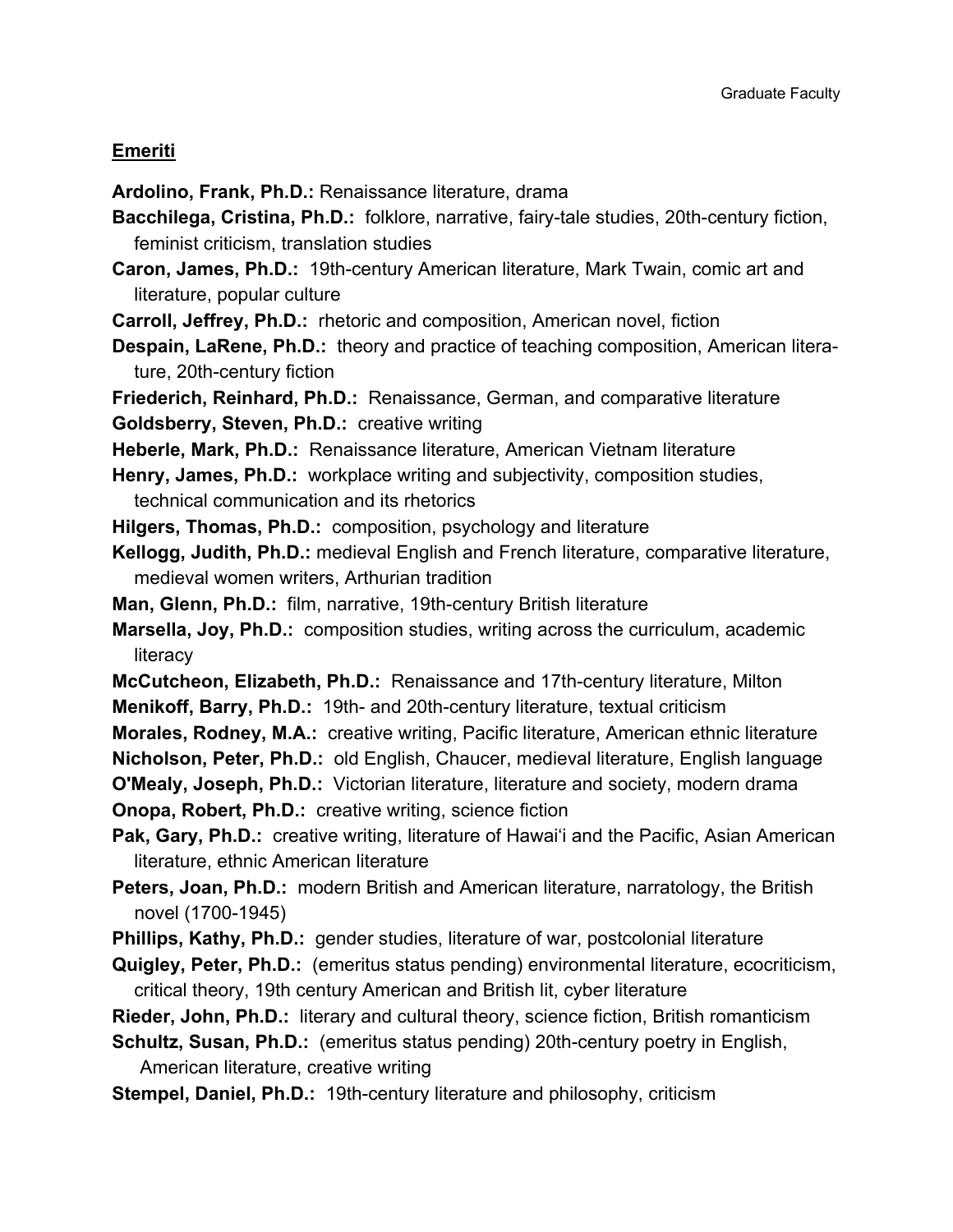**Thompson, Phyllis, Ph.D.:** modern poetry, creative writing

**Wayne, Valerie, Ph.D.:** Shakespeare, feminist criticism, Renaissance literature, textual editing